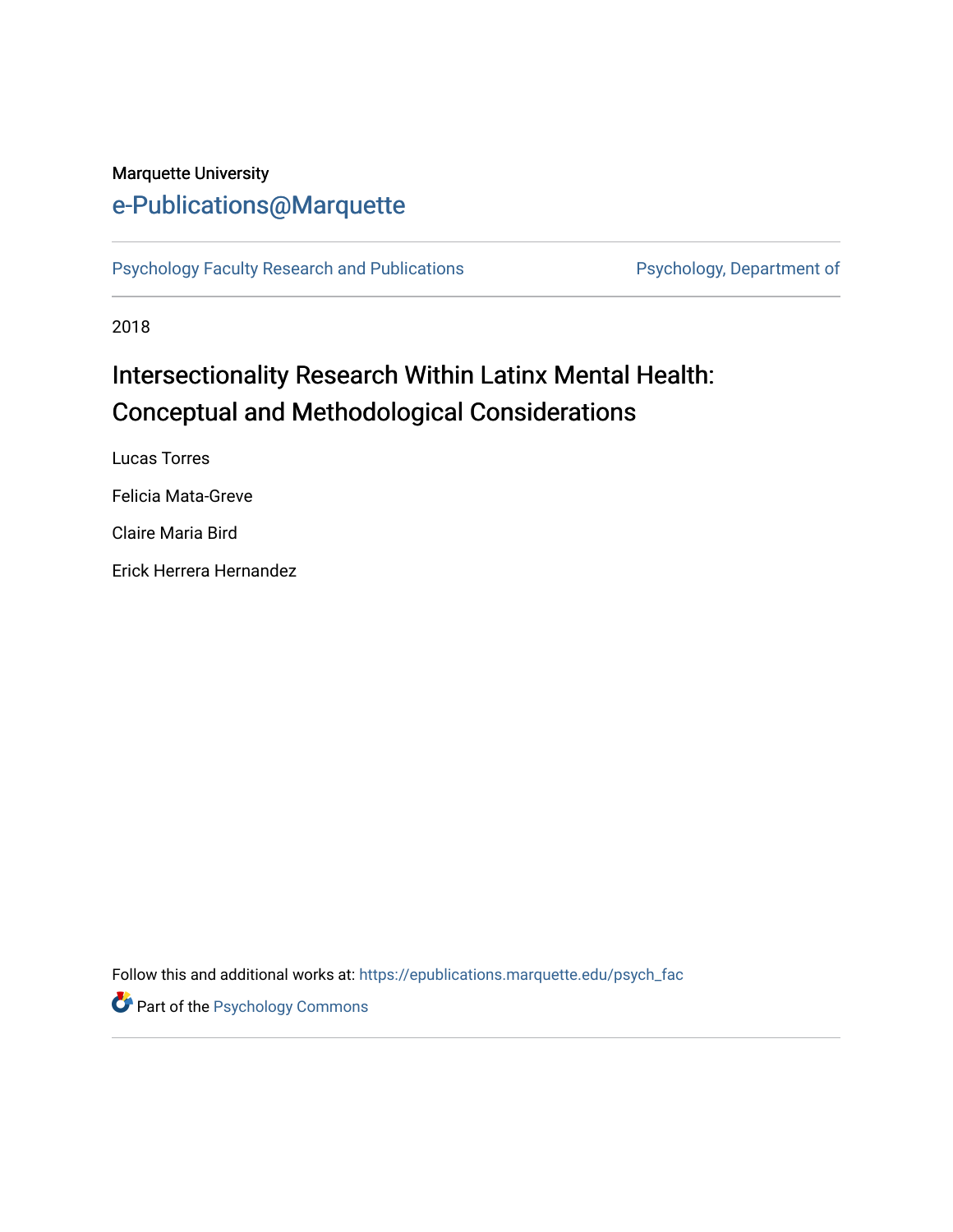**Marquette University**

# **e-Publications@Marquette**

## *Psychology Faculty Research and Publications/College of Arts and Sciences*

*This paper is NOT THE PUBLISHED VERSION;* **but the author's final, peer-reviewed manuscript.** The published version may be accessed by following the link in th citation below.

*Journal of Latina/o Psychology*, Vol. 6, No. 4 (2018): 304-317[. DOI.](http://dx.doi.org/10.1037/lat0000122) This article is © American Psychological Association and permission has been granted for this version to appear i[n e-](http://epublications.marquette.edu/)[Publications@Marquette.](http://epublications.marquette.edu/) American Psychological Association does not grant permission for this article to be further copied/distributed or hosted elsewhere without the express permission from American Psychological Association.

# Intersectionality Research Within Latinx Mental Health: Conceptual and Methodological Considerations

Lucas Torres Department of Psychology, Marquette University; Felicia Mata-Greve Department of Psychology, Marquette University Claire Bird Department of Psychology, Marquette University Erick Herrera Hernandez Department of Psychology, Marquette University

## Abstract

*Intersectionality* considers the meaning and consequences associated with multiple identities along interlocking systems of disadvantage and inequality (Cole, 2009; Crenshaw, 1991). In recent years, there has been increasing attention on examining the mental health outcomes associated with membership in multiple marginalized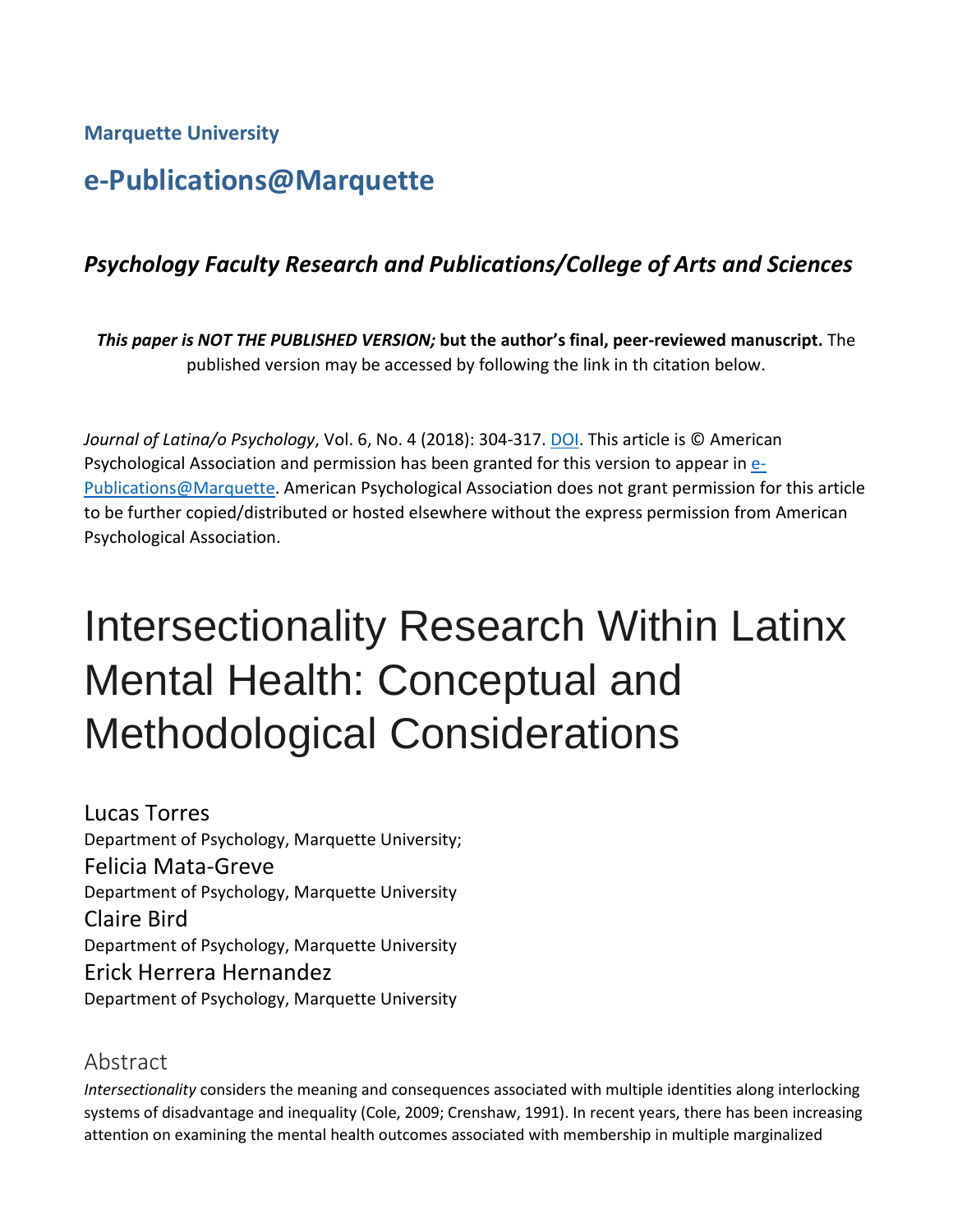groups. Unfortunately, intersectionality research examining the unique experiences of Latinx groups remains scarce. The current article reviews theoretical and methodological considerations regarding intersectionality research within Latinx mental health. From a theoretical perspective, intersectionality brings a series of questions regarding the epistemological approaches to studying psychological phenomena. This, in turn, influences the methodological strategies used to examine these processes. The discussion advances the ongoing discourse regarding the benefits and limitations of integrating intersectionality within research that provides further insight into our Latinx communities.

#### Keywords

scarce.

intersectionality, Latina/o mental health, methodology

Despite the significant theoretical and methodological strides observed in Latinx mental health research, major disparities and discrepancies continue to hamper the advancement of knowledge and the development of intervention and prevention efforts. Increased empirical attention in recent years has sought to integrate intersectionality to help explain how various aspects of identity contribute to health outcomes (Seng, [Lopez,](https://0-web-b-ebscohost-com.libus.csd.mu.edu/ehost/detail/detail?vid=2&sid=78445152-c7df-488a-bccc-964e324df4ab%40pdc-v-sessmgr05&bdata=JnNpdGU9ZWhvc3QtbGl2ZQ%3d%3d#c52) Sperlich, [Hamama,](https://0-web-b-ebscohost-com.libus.csd.mu.edu/ehost/detail/detail?vid=2&sid=78445152-c7df-488a-bccc-964e324df4ab%40pdc-v-sessmgr05&bdata=JnNpdGU9ZWhvc3QtbGl2ZQ%3d%3d#c52) & Reed Meldrum, 2012). *Intersectionality* considers the meaning and consequences associated with multiple identities, differences, and levels of disadvantage ([Cole,](https://0-web-b-ebscohost-com.libus.csd.mu.edu/ehost/detail/detail?vid=2&sid=78445152-c7df-488a-bccc-964e324df4ab%40pdc-v-sessmgr05&bdata=JnNpdGU9ZWhvc3QtbGl2ZQ%3d%3d#c13) 2009; [Crenshaw,](https://0-web-b-ebscohost-com.libus.csd.mu.edu/ehost/detail/detail?vid=2&sid=78445152-c7df-488a-bccc-964e324df4ab%40pdc-v-sessmgr05&bdata=JnNpdGU9ZWhvc3QtbGl2ZQ%3d%3d#c16) 1991). The intersection of identities involves overlapping systems of inequality or oppression that are interdependent across levels of functioning, from individual interactions and social spheres to structural or institutional arenas (Warner & [Shields,](https://0-web-b-ebscohost-com.libus.csd.mu.edu/ehost/detail/detail?vid=2&sid=78445152-c7df-488a-bccc-964e324df4ab%40pdc-v-sessmgr05&bdata=JnNpdGU9ZWhvc3QtbGl2ZQ%3d%3d#c64) 2013). Intersectionality attends to social identities as elements of the individual and the context, both of which are fluid and dynamic ([Else-Quest](https://0-web-b-ebscohost-com.libus.csd.mu.edu/ehost/detail/detail?vid=2&sid=78445152-c7df-488a-bccc-964e324df4ab%40pdc-v-sessmgr05&bdata=JnNpdGU9ZWhvc3QtbGl2ZQ%3d%3d#c22) & Hyde, 2016b). In short, intersectionality posits that social identities cannot be studied separately from one another nor without consideration of the underlying social processes of inequality and power dynamics (Moradi & [Grzanka,](https://0-web-b-ebscohost-com.libus.csd.mu.edu/ehost/detail/detail?vid=2&sid=78445152-c7df-488a-bccc-964e324df4ab%40pdc-v-sessmgr05&bdata=JnNpdGU9ZWhvc3QtbGl2ZQ%3d%3d#c40) 2017; Warner & [Shields,](https://0-web-b-ebscohost-com.libus.csd.mu.edu/ehost/detail/detail?vid=2&sid=78445152-c7df-488a-bccc-964e324df4ab%40pdc-v-sessmgr05&bdata=JnNpdGU9ZWhvc3QtbGl2ZQ%3d%3d#c64) 2013).

Although intersectionality is rooted in the work of Black feminist scholars and social activists (e.g., [Combahee](https://0-web-b-ebscohost-com.libus.csd.mu.edu/ehost/detail/detail?vid=2&sid=78445152-c7df-488a-bccc-964e324df4ab%40pdc-v-sessmgr05&bdata=JnNpdGU9ZWhvc3QtbGl2ZQ%3d%3d#c14) River Collective, [1977/2007](https://0-web-b-ebscohost-com.libus.csd.mu.edu/ehost/detail/detail?vid=2&sid=78445152-c7df-488a-bccc-964e324df4ab%40pdc-v-sessmgr05&bdata=JnNpdGU9ZWhvc3QtbGl2ZQ%3d%3d#c14)), the term was introduced by [Crenshaw](https://0-web-b-ebscohost-com.libus.csd.mu.edu/ehost/detail/detail?vid=2&sid=78445152-c7df-488a-bccc-964e324df4ab%40pdc-v-sessmgr05&bdata=JnNpdGU9ZWhvc3QtbGl2ZQ%3d%3d#c15) (1989, [1991](https://0-web-b-ebscohost-com.libus.csd.mu.edu/ehost/detail/detail?vid=2&sid=78445152-c7df-488a-bccc-964e324df4ab%40pdc-v-sessmgr05&bdata=JnNpdGU9ZWhvc3QtbGl2ZQ%3d%3d#c16)) to describe the unique experiences of Black women with racism and sexism, which legal scholars considered separate processes at the time. The draw of intersectionality for many scholars is that, on a theoretical level, the unique and intersecting experiences of individuals from traditionally marginalized groups can be addressed and accurately examined. Intersectionality research in psychology has grown recently, as evidenced by several special issues on the topic (see *Sex Roles*: A Journal of Research [2008, vol 59; 2013, vol 68], *Psychology of Women Quarterly* [2016, vol 40], *Journal of Counseling Psychology* [2017, vol 64], and *New Directions for Child and Adolescent Development* [2018, vol 161]). A cursory search of the term *intersectionality* on PsycINFO found that from 1935 to 2006, there were 113 citations, seven of which mentioned *Latina/o/x* or *Hispanic* (the first mention was in 2002). From 2007 to present, 1,890 publications were identified, with 131 including *Latina/o/x* or *Hispanic*. A recent content analysis of intersectionality research within counseling psychology found that examining complexity and identifying the potential risk of multiple marginalized identities were some of the main reasons for engaging in this work (Shin et al., [2017](https://0-web-b-ebscohost-com.libus.csd.mu.edu/ehost/detail/detail?vid=2&sid=78445152-c7df-488a-bccc-964e324df4ab%40pdc-v-sessmgr05&bdata=JnNpdGU9ZWhvc3QtbGl2ZQ%3d%3d#c53)). This content analysis also revealed that the majority of research reviewed focused on the intersection of race/ethnicity and gender. In fact, the bulk of intersectionality research has focused on the experiences of Black women living in the United States ([Rosenthal,](https://0-web-b-ebscohost-com.libus.csd.mu.edu/ehost/detail/detail?vid=2&sid=78445152-c7df-488a-bccc-964e324df4ab%40pdc-v-sessmgr05&bdata=JnNpdGU9ZWhvc3QtbGl2ZQ%3d%3d#c49) 2016). Intersectionality research focusing on the unique experiences of Latinx groups remains

As the Latinx population living in the United States continues to grow, the need to reduce evident mental health disparities becomes paramount. As one example, Latinx women, particularly adolescents, engage in more suicide behaviors than other groups (Romero, [Edwards,](https://0-web-b-ebscohost-com.libus.csd.mu.edu/ehost/detail/detail?vid=2&sid=78445152-c7df-488a-bccc-964e324df4ab%40pdc-v-sessmgr05&bdata=JnNpdGU9ZWhvc3QtbGl2ZQ%3d%3d#c48) Bauman, & Ritter, 2014). Specifically, Latinx high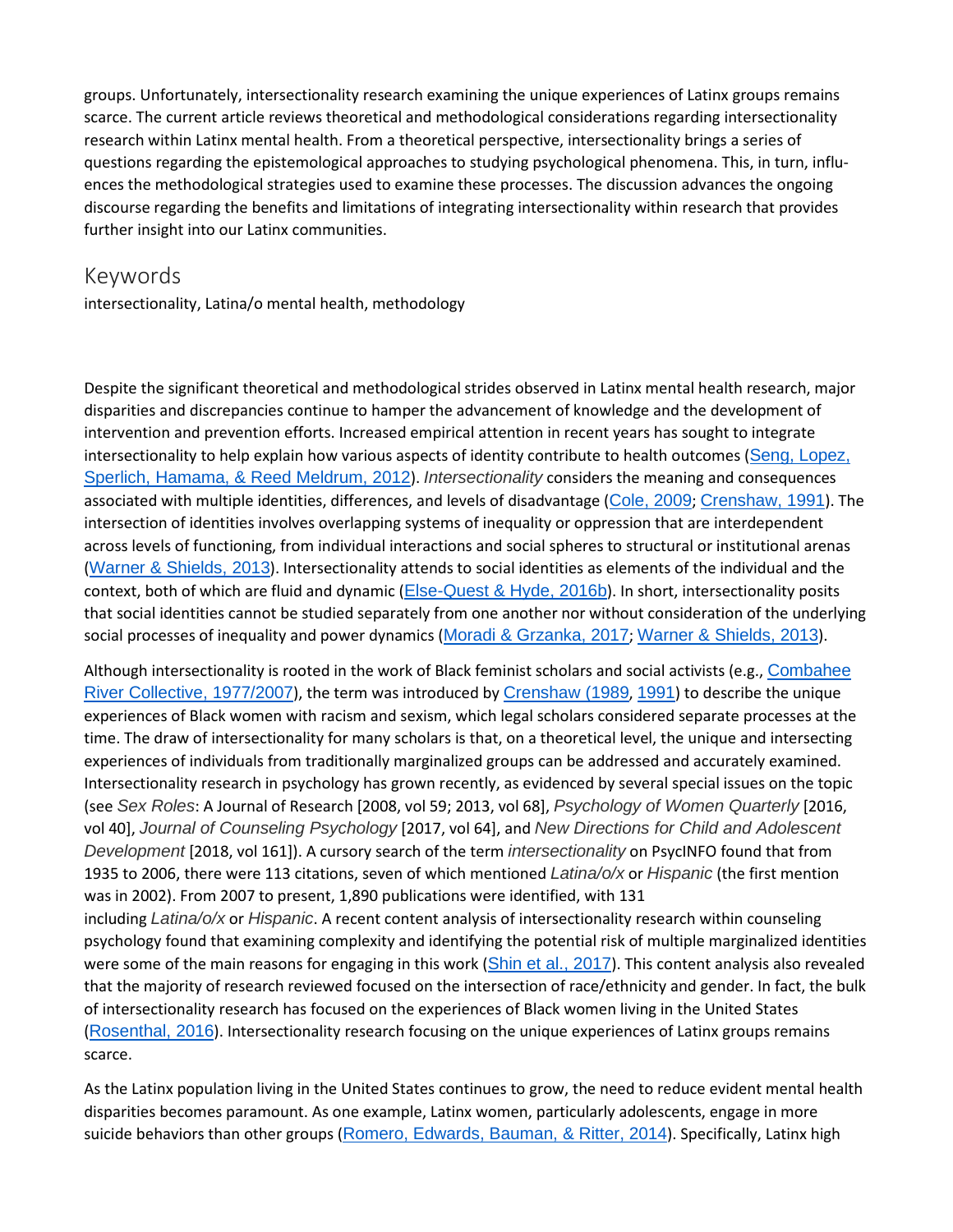school students, when compared with non-Hispanic White and Latinx male high school students, had higher rates of suicidal thoughts (21% vs. 18.4% and 2.6%, respectively) and suicide attempts (13.5% vs. 7.9% and 6.9%, respectively; Suicide [Prevention](https://0-web-b-ebscohost-com.libus.csd.mu.edu/ehost/detail/detail?vid=2&sid=78445152-c7df-488a-bccc-964e324df4ab%40pdc-v-sessmgr05&bdata=JnNpdGU9ZWhvc3QtbGl2ZQ%3d%3d#c56) Resource Center, 2013). A similar pattern emerged for adults, given that the prevalence rate of suicide attempts for Latinx women was 6.1% compared with 2.7% for Latinx men ([Fortuna,](https://0-web-b-ebscohost-com.libus.csd.mu.edu/ehost/detail/detail?vid=2&sid=78445152-c7df-488a-bccc-964e324df4ab%40pdc-v-sessmgr05&bdata=JnNpdGU9ZWhvc3QtbGl2ZQ%3d%3d#c24) Perez, Canino, Sribney, & Alegria, 2007). As a second example, U.S.-born Latinxs have increased rates of depression and substance abuse compared with their foreign-born counterparts, a phenomenon termed *the immigrant paradox* ([Alegría](https://0-web-b-ebscohost-com.libus.csd.mu.edu/ehost/detail/detail?vid=2&sid=78445152-c7df-488a-bccc-964e324df4ab%40pdc-v-sessmgr05&bdata=JnNpdGU9ZWhvc3QtbGl2ZQ%3d%3d#c69) et al., 2007).

The overall objective of the current article is to discuss some theoretical, methodological, and statistical considerations regarding intersectionality research within Latinx mental health. Two research questions informed our overview of the empirical literature: first, what are the theoretical tenets underlying intersectionality and how do they help to address Latinx mental health?; and second, what are some quantitative approaches to studying intersectionality? From a theoretical perspective, intersectionality in psychology brings a series of questions regarding the epistemological approaches to studying psychological phenomena. This, in turn, influences the methodological procedures and statistical strategies used to examine these processes. Although qualitative procedures are a critical part of the scientific discovery process (in the current issue, see [Delgado-Romero,](https://0-web-b-ebscohost-com.libus.csd.mu.edu/ehost/detail/detail?vid=2&sid=78445152-c7df-488a-bccc-964e324df4ab%40pdc-v-sessmgr05&bdata=JnNpdGU9ZWhvc3QtbGl2ZQ%3d%3d#c54) Singh, & De Los Santos, 2018, p. 318) and intersectionality research to date ([Bowleg,](https://0-web-b-ebscohost-com.libus.csd.mu.edu/ehost/detail/detail?vid=2&sid=78445152-c7df-488a-bccc-964e324df4ab%40pdc-v-sessmgr05&bdata=JnNpdGU9ZWhvc3QtbGl2ZQ%3d%3d#c9) 2008), the present discussion focuses on quantitative strategies to examining intersectionality, namely, regression models, person-centered analyses, and multilevel modeling. Although many techniques are available, these commonly used analyses are discussed because of their previous use in intersectionality research and/or for their potential in the field. Further, these statistical strategies could be applicable to our population of interest given the minimal number of quantitative intersectionality studies focusing on Latinx populations. The goal is not to determine the most effective quantitative analysis, as this is driven by the project aims and research questions, but to describe the statistical procedures that can be used to advance intersectionality and Latinx mental health, along with potential limitations. When possible, we highlight studies that have focused on Latinx populations. The intention of the present discussion is to advance the ongoing discourse regarding integrating intersectionality within research that provides further insight into Latinx mental health.

## [Theoretical Considerations](https://0-web-b-ebscohost-com.libus.csd.mu.edu/ehost/detail/detail?vid=2&sid=78445152-c7df-488a-bccc-964e324df4ab%40pdc-v-sessmgr05&bdata=JnNpdGU9ZWhvc3QtbGl2ZQ%3d%3d#toc)

In discussing theoretical issues associated with intersectionality, [Else-Quest](https://0-web-b-ebscohost-com.libus.csd.mu.edu/ehost/detail/detail?vid=2&sid=78445152-c7df-488a-bccc-964e324df4ab%40pdc-v-sessmgr05&bdata=JnNpdGU9ZWhvc3QtbGl2ZQ%3d%3d#c21) and Hyde [\(2016a\)](https://0-web-b-ebscohost-com.libus.csd.mu.edu/ehost/detail/detail?vid=2&sid=78445152-c7df-488a-bccc-964e324df4ab%40pdc-v-sessmgr05&bdata=JnNpdGU9ZWhvc3QtbGl2ZQ%3d%3d#c21) proposed that being aware of specific epistemologies—namely, positive epistemology, social constructionism, and standpoint epistemology—can inform the methods used in this line of research. A positivist epistemology, which can also be referred to as an *etic approach* [\(Berry,](https://0-web-b-ebscohost-com.libus.csd.mu.edu/ehost/detail/detail?vid=2&sid=78445152-c7df-488a-bccc-964e324df4ab%40pdc-v-sessmgr05&bdata=JnNpdGU9ZWhvc3QtbGl2ZQ%3d%3d#c8) 1999), posits that an objective reality or a universal "truth" exists, that natural laws govern this truth, and that researchers can access this knowledge directly [\(Else-Quest](https://0-web-b-ebscohost-com.libus.csd.mu.edu/ehost/detail/detail?vid=2&sid=78445152-c7df-488a-bccc-964e324df4ab%40pdc-v-sessmgr05&bdata=JnNpdGU9ZWhvc3QtbGl2ZQ%3d%3d#c21) & Hyde, 2016a). A positive epistemology is the most common underlying set of assumptions in psychological research and focuses on quantitative efforts to verify a priori hypotheses and prediction of phenomena [\(Ponterotto,](https://0-web-b-ebscohost-com.libus.csd.mu.edu/ehost/detail/detail?vid=2&sid=78445152-c7df-488a-bccc-964e324df4ab%40pdc-v-sessmgr05&bdata=JnNpdGU9ZWhvc3QtbGl2ZQ%3d%3d#c44) 2005). The notion of *cultural universalism* assumed under positivist epistemology becomes the starting point for comparative studies and research across a single axis or single social category [\(Berry,](https://0-web-b-ebscohost-com.libus.csd.mu.edu/ehost/detail/detail?vid=2&sid=78445152-c7df-488a-bccc-964e324df4ab%40pdc-v-sessmgr05&bdata=JnNpdGU9ZWhvc3QtbGl2ZQ%3d%3d#c8) 1999). Under this epistemology, empirical research has sought to compare differences across ethnic groups assuming that the lived experiences of individuals across groups is equivalent. This is evident in epidemiologic studies examining prevalence rates across ethnic groups [\(Breslau](https://0-web-b-ebscohost-com.libus.csd.mu.edu/ehost/detail/detail?vid=2&sid=78445152-c7df-488a-bccc-964e324df4ab%40pdc-v-sessmgr05&bdata=JnNpdGU9ZWhvc3QtbGl2ZQ%3d%3d#c70) et al., 2005) and within Latinx subgroups [\(Alegría](https://0-web-b-ebscohost-com.libus.csd.mu.edu/ehost/detail/detail?vid=2&sid=78445152-c7df-488a-bccc-964e324df4ab%40pdc-v-sessmgr05&bdata=JnNpdGU9ZWhvc3QtbGl2ZQ%3d%3d#c69) et al., 2007).

On the other hand, *social constructionism* emphasizes the culturally based meanings of phenomena. As an emic approach, social constructionism suggests that understanding the world and attaining knowledge is a socially negotiated process rooted in the experiences of language, traditions, and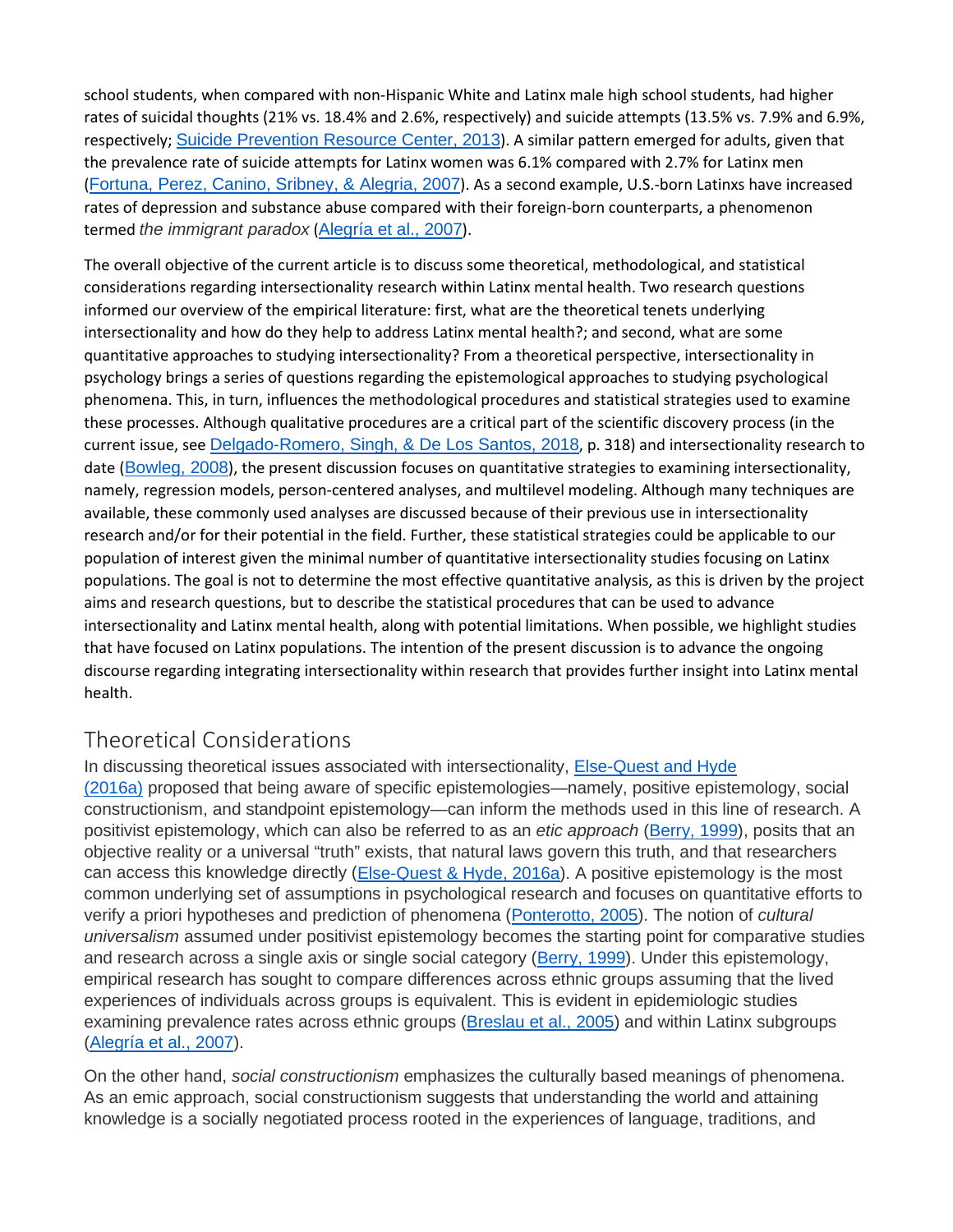culture [\(Else-Quest](https://0-web-b-ebscohost-com.libus.csd.mu.edu/ehost/detail/detail?vid=2&sid=78445152-c7df-488a-bccc-964e324df4ab%40pdc-v-sessmgr05&bdata=JnNpdGU9ZWhvc3QtbGl2ZQ%3d%3d#c21) & Hyde, 2016a). As an epistemology, social constructionism is the foundation for qualitative research [\(Ponterotto,](https://0-web-b-ebscohost-com.libus.csd.mu.edu/ehost/detail/detail?vid=2&sid=78445152-c7df-488a-bccc-964e324df4ab%40pdc-v-sessmgr05&bdata=JnNpdGU9ZWhvc3QtbGl2ZQ%3d%3d#c44) 2005). Standpoint epistemologies view knowledge as socially constructed but not relative and emphasize "truth" as rooted in a particular context and time [\(Else-](https://0-web-b-ebscohost-com.libus.csd.mu.edu/ehost/detail/detail?vid=2&sid=78445152-c7df-488a-bccc-964e324df4ab%40pdc-v-sessmgr05&bdata=JnNpdGU9ZWhvc3QtbGl2ZQ%3d%3d#c21)Quest & Hyde, [2016a\)](https://0-web-b-ebscohost-com.libus.csd.mu.edu/ehost/detail/detail?vid=2&sid=78445152-c7df-488a-bccc-964e324df4ab%40pdc-v-sessmgr05&bdata=JnNpdGU9ZWhvc3QtbGl2ZQ%3d%3d#c21). Similarly, Berry [\(1999\)](https://0-web-b-ebscohost-com.libus.csd.mu.edu/ehost/detail/detail?vid=2&sid=78445152-c7df-488a-bccc-964e324df4ab%40pdc-v-sessmgr05&bdata=JnNpdGU9ZWhvc3QtbGl2ZQ%3d%3d#c8) addressed employing a derived etic by which knowledge is discerned following extensive use of social constructionist or emic strategies with the goal of identifying similarities across phenomena, possibly leading to "universals."

Intersectionality has been described as both a theoretical argument and methodological approach, yet there remains some inconsistency as to whether it is best conceptualized as either or both [\(Hancock,](https://0-web-b-ebscohost-com.libus.csd.mu.edu/ehost/detail/detail?vid=2&sid=78445152-c7df-488a-bccc-964e324df4ab%40pdc-v-sessmgr05&bdata=JnNpdGU9ZWhvc3QtbGl2ZQ%3d%3d#c29) [2007\)](https://0-web-b-ebscohost-com.libus.csd.mu.edu/ehost/detail/detail?vid=2&sid=78445152-c7df-488a-bccc-964e324df4ab%40pdc-v-sessmgr05&bdata=JnNpdGU9ZWhvc3QtbGl2ZQ%3d%3d#c29). [Else-Quest](https://0-web-b-ebscohost-com.libus.csd.mu.edu/ehost/detail/detail?vid=2&sid=78445152-c7df-488a-bccc-964e324df4ab%40pdc-v-sessmgr05&bdata=JnNpdGU9ZWhvc3QtbGl2ZQ%3d%3d#c22) and Hyde (2016b) conceptualized intersectionality as a critical theory and an analytic approach with the potential to be applied to more traditional theories in psychology. Still, the epistemologies employed by researchers shape the methods used to investigate intersectionality. One of the challenges in integrating intersectionality within psychological science and Latinx mental health research involves negotiating the principles of positive epistemology and social constructionism. The focal unit of analysis within psychological science is on the individual, which is not always congruent with intersectionality's emphasis on systems of inequality and privilege [\(Syed](https://0-web-b-ebscohost-com.libus.csd.mu.edu/ehost/detail/detail?vid=2&sid=78445152-c7df-488a-bccc-964e324df4ab%40pdc-v-sessmgr05&bdata=JnNpdGU9ZWhvc3QtbGl2ZQ%3d%3d#c57) & Ajayi, 2018).

In an attempt to make use of both epistemologies, mixed methods approaches take advantage of the strengths associated with social constructionism (qualitative strategies) and positive epistemology (quantitative analyses). Mixed methods rigorously integrate statistical techniques with in-depth narratives to provide greater insight than either approach alone [\(Creswell,](https://0-web-b-ebscohost-com.libus.csd.mu.edu/ehost/detail/detail?vid=2&sid=78445152-c7df-488a-bccc-964e324df4ab%40pdc-v-sessmgr05&bdata=JnNpdGU9ZWhvc3QtbGl2ZQ%3d%3d#c17) 2015). It has been suggested that researchers investigating a process across groups should first implement qualitative strategies to understand similarities and differences in meaning making and then use this data to inform quantitative procedures [\(Bowleg](https://0-web-b-ebscohost-com.libus.csd.mu.edu/ehost/detail/detail?vid=2&sid=78445152-c7df-488a-bccc-964e324df4ab%40pdc-v-sessmgr05&bdata=JnNpdGU9ZWhvc3QtbGl2ZQ%3d%3d#c10) & Bauer, 2016). As an example, Díaz, Ayala, Bein, [Henne,](https://0-web-b-ebscohost-com.libus.csd.mu.edu/ehost/detail/detail?vid=2&sid=78445152-c7df-488a-bccc-964e324df4ab%40pdc-v-sessmgr05&bdata=JnNpdGU9ZWhvc3QtbGl2ZQ%3d%3d#c20) and Marin (2001) used a mixed methods approach to examine discrimination and psychological distress among self-identified gay and bisexual Latinx men. The qualitative portion included focus groups of 300 participants. These focus group discussions were used to create items of "social discrimination" that reflected homophobia, racism, and poverty. Using quantitative analyses (i.e., multiple linear regressions) with over 900 participants, the authors reported that social discrimination predicted psychological distress and that this relationship was mediated by social isolation and self-esteem. Although measured separately, homophobia, racism, and poverty were conceptualized under the broader construct of social discrimination, thus addressing various forms of discrimination experienced by this group. This study implemented qualitative and quantitative methods to better understand the unique experiences of individuals who represented membership into multiple disadvantaged groups. Given the theoretical considerations discussed, it is important to understand the methodological issues salient within intersectionality research and the statistical strategies available to assess these complex phenomena.

## [Methodological and Statistical Considerations](https://0-web-b-ebscohost-com.libus.csd.mu.edu/ehost/detail/detail?vid=2&sid=78445152-c7df-488a-bccc-964e324df4ab%40pdc-v-sessmgr05&bdata=JnNpdGU9ZWhvc3QtbGl2ZQ%3d%3d#toc)

As a way of integrating intersectionality across the research process, Cole [\(2009\)](https://0-web-b-ebscohost-com.libus.csd.mu.edu/ehost/detail/detail?vid=2&sid=78445152-c7df-488a-bccc-964e324df4ab%40pdc-v-sessmgr05&bdata=JnNpdGU9ZWhvc3QtbGl2ZQ%3d%3d#c13) suggested that scholars can begin by asking three important questions: first, the question "Who is included within this category?" to address within-group differences and interdependence of identities or social categories; second, the question "What role does inequality play?" to emphasize the individual- and structural-level systems of privilege, power, and inequality that occur within a specific context and time; and third, the question "Where are the similarities?" to allow researchers to identify commonalities, as well as differences, that may exist across social categories. Cole pointed out that these questions allow researchers to expand their understanding of social identities beyond demographics and provide "layers of intersectional inquiry" (p. 176).

In a recent review of extant research within counseling psychology, Shin and [colleagues](https://0-web-b-ebscohost-com.libus.csd.mu.edu/ehost/detail/detail?vid=2&sid=78445152-c7df-488a-bccc-964e324df4ab%40pdc-v-sessmgr05&bdata=JnNpdGU9ZWhvc3QtbGl2ZQ%3d%3d#c53) [\(2017\)](https://0-web-b-ebscohost-com.libus.csd.mu.edu/ehost/detail/detail?vid=2&sid=78445152-c7df-488a-bccc-964e324df4ab%40pdc-v-sessmgr05&bdata=JnNpdGU9ZWhvc3QtbGl2ZQ%3d%3d#c53) categorized intersectionality studies as either weak, strong, or transformative. As the most common category, weak intersectionality research included investigations of multiple identities, usually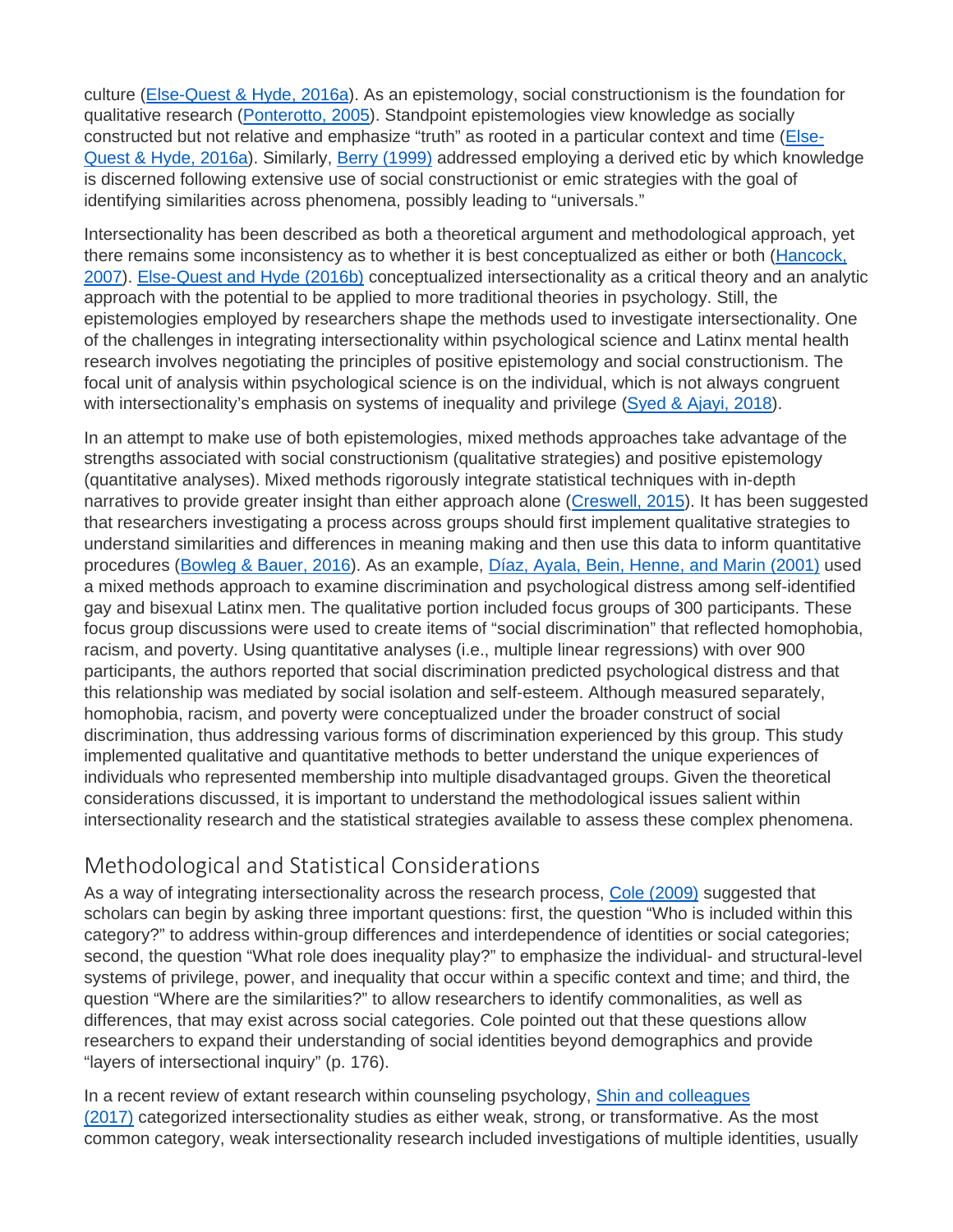as demographic variables, without discussion of systems of inequality. For instance, a study examining depression symptoms among U.S.- and foreign-born Latinx women may be considered weak intersectionality research because of the focus on social identities, in this case nativity, ethnicity, and gender, without consideration of the underlying systems, namely, immigration stress, ethnic discrimination, and gender discrimination. Strong intersectionality research involved analysis of identities and interlocking systems of power and privilege, and transformative intersectionality added a call for social justice action. Community-engaged research, in which there is an equal partnership between scholars and community constituents throughout the research process, is critical to identify areas of need and inequality and to advocate for social change [\(Rosenthal,](https://0-web-b-ebscohost-com.libus.csd.mu.edu/ehost/detail/detail?vid=2&sid=78445152-c7df-488a-bccc-964e324df4ab%40pdc-v-sessmgr05&bdata=JnNpdGU9ZWhvc3QtbGl2ZQ%3d%3d#c49) 2016).

Although several methodological considerations exist, scholars must, first and foremost, address the intersectionality constructs being assessed (i.e., social identities, social processes) and how they are measured. In terms of statistical considerations, there are several challenges and opportunities for quantitative intersectionality research (Mays & [Ghavami,](https://0-web-b-ebscohost-com.libus.csd.mu.edu/ehost/detail/detail?vid=2&sid=78445152-c7df-488a-bccc-964e324df4ab%40pdc-v-sessmgr05&bdata=JnNpdGU9ZWhvc3QtbGl2ZQ%3d%3d#c39) 2018). The next section provides a brief overview of some statistical analyses that have been used or have the potential to examine intersectionality and Latinx mental health.

#### Measuring Intersectionality

Despite the conceptualization of identities as dynamic and fluid, a bulk of intersectionality research has used predetermined demographic categories (i.e., gender, ethnic labels), even though these may limit, and perhaps serve to exclude or ignore, key differences (Moradi & [Grzanka,](https://0-web-b-ebscohost-com.libus.csd.mu.edu/ehost/detail/detail?vid=2&sid=78445152-c7df-488a-bccc-964e324df4ab%40pdc-v-sessmgr05&bdata=JnNpdGU9ZWhvc3QtbGl2ZQ%3d%3d#c40) 2017; Warner & [Shields,](https://0-web-b-ebscohost-com.libus.csd.mu.edu/ehost/detail/detail?vid=2&sid=78445152-c7df-488a-bccc-964e324df4ab%40pdc-v-sessmgr05&bdata=JnNpdGU9ZWhvc3QtbGl2ZQ%3d%3d#c64) 2013). As an example, this phenomenon is evident in the use of Latina/o/x pan-ethnic labels, which may subtly infer cohesive shared experiences, thus potentially ignoring distinct cultural characteristics. Some scholars have argued that social identities should be distinguished from social processes that amplify inequalities ([Bauer,](https://0-web-b-ebscohost-com.libus.csd.mu.edu/ehost/detail/detail?vid=2&sid=78445152-c7df-488a-bccc-964e324df4ab%40pdc-v-sessmgr05&bdata=JnNpdGU9ZWhvc3QtbGl2ZQ%3d%3d#c6) 2014). For instance, in examining the increased use of alcohol observed among U.S.-born Latinxs ([Alegría](https://0-web-b-ebscohost-com.libus.csd.mu.edu/ehost/detail/detail?vid=2&sid=78445152-c7df-488a-bccc-964e324df4ab%40pdc-v-sessmgr05&bdata=JnNpdGU9ZWhvc3QtbGl2ZQ%3d%3d#c69) et al., 2007), researchers can consider the intersection of social identities, including nativity, gender, documentation status, or socioeconomic class, along with corresponding social processes, namely, immigration/acculturative stress, ethnic discrimination, gender discrimination, and/or social class bias. In this way, research can disentangle the contribution of identity from social process, as these are not always directly associated—that is, membership into an ethnic group may elicit different forms of ethnic discrimination based on phenotype or social class.

In essence, intersectionality research includes the assessment of individual- and structural- or group-level factors to examine identities and social processes. [Bowleg](https://0-web-b-ebscohost-com.libus.csd.mu.edu/ehost/detail/detail?vid=2&sid=78445152-c7df-488a-bccc-964e324df4ab%40pdc-v-sessmgr05&bdata=JnNpdGU9ZWhvc3QtbGl2ZQ%3d%3d#c10) and Bauer (2016) suggested that population (i.e., income inequality, community violence), environmental (i.e., housing, air quality), and policy variables are important to consider as structural-level factors. Specific to Latinxs, policy variables should include attention to immigration regulations at the national and local community levels. Researchers may consider social identities associated with immigration, such as documentation status or acculturation, as well as the social process, in this case, procedures or regulations for attaining citizenship or permanent resident status. For instance, in 2016, the United States deported approximately 344,000 immigrants, an increase from 2015 ([Lopez](https://0-web-b-ebscohost-com.libus.csd.mu.edu/ehost/detail/detail?vid=2&sid=78445152-c7df-488a-bccc-964e324df4ab%40pdc-v-sessmgr05&bdata=JnNpdGU9ZWhvc3QtbGl2ZQ%3d%3d#c37) & Bialik, 2017). Accounting for immigration or deportation statistics for the specific states or contexts in which Latinx participants are recruited can provide information regarding the policies in place regarding foreign-born Latinxs. Integrating these social process factors within Latinx mental health research is vital given the current sociopolitical climate which is rampant with anti-immigration rhetoric.

Scholars seeking to investigate the social process of discrimination have often employed scales that assess the frequency of these events. The underlying assumption is that discrimination is distinct and identifiable for each identity ([Bauer,](https://0-web-b-ebscohost-com.libus.csd.mu.edu/ehost/detail/detail?vid=2&sid=78445152-c7df-488a-bccc-964e324df4ab%40pdc-v-sessmgr05&bdata=JnNpdGU9ZWhvc3QtbGl2ZQ%3d%3d#c6) 2014). In examining the measurement equivalence of the Everyday Discrimination Scale (EDS) across women of color (African American, non-Hispanic White, Chinese, Latinx, and Japanese), T. T. [Lewis,](https://0-web-b-ebscohost-com.libus.csd.mu.edu/ehost/detail/detail?vid=2&sid=78445152-c7df-488a-bccc-964e324df4ab%40pdc-v-sessmgr05&bdata=JnNpdGU9ZWhvc3QtbGl2ZQ%3d%3d#c36) Yang, [Jacobs,](https://0-web-b-ebscohost-com.libus.csd.mu.edu/ehost/detail/detail?vid=2&sid=78445152-c7df-488a-bccc-964e324df4ab%40pdc-v-sessmgr05&bdata=JnNpdGU9ZWhvc3QtbGl2ZQ%3d%3d#c36) and Fitchett (2012) concluded that responses to this scale differed slightly across ethnic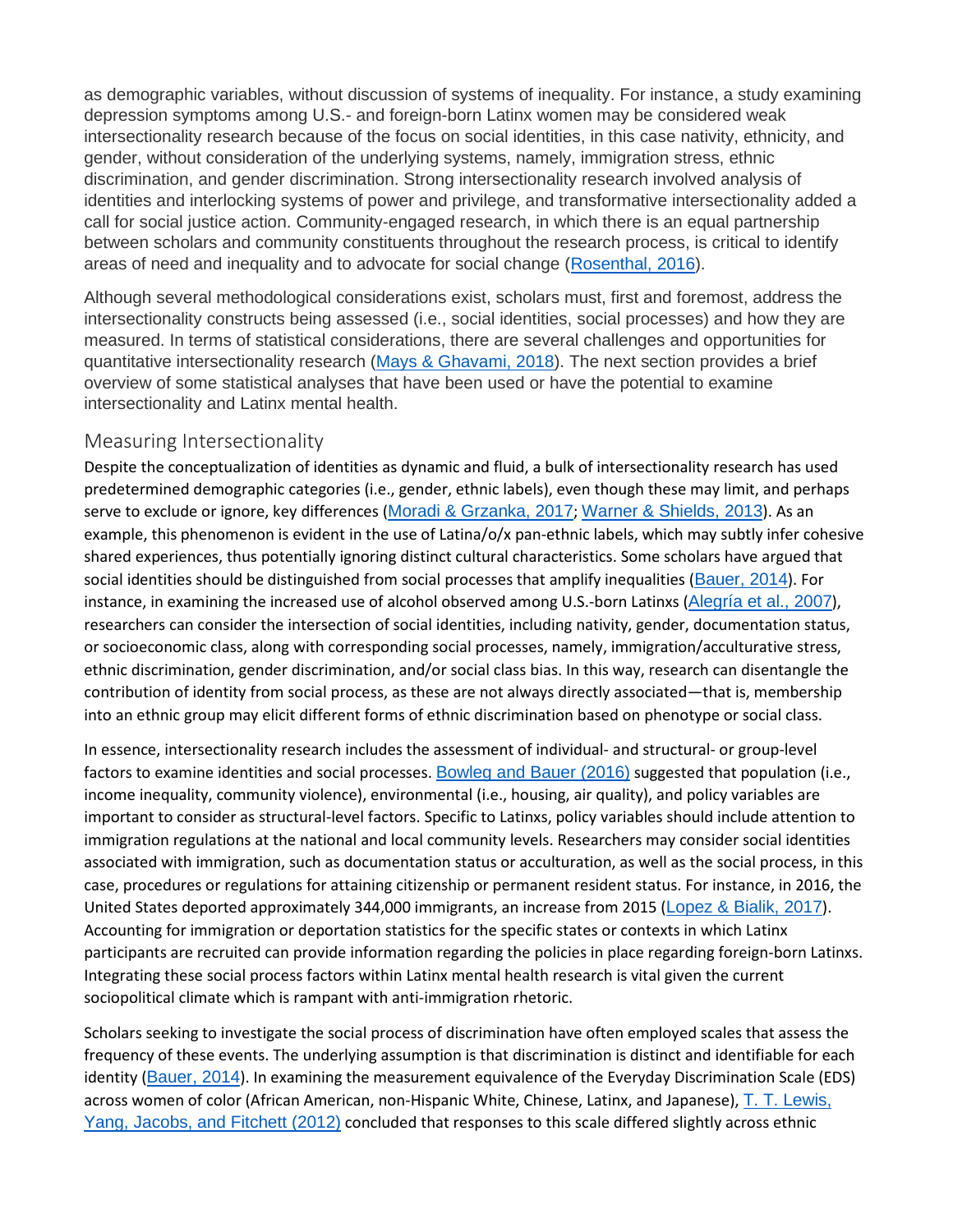groups, with "public" items having more salience for African American and Chinese women, whereas the "courtesy" item was more highly endorsed among Latinx women than among African American women. The authors concluded that researchers need to consider these findings when using the EDS across ethnic groups and may consider conducting sensitivity analyses or examining ethnic groups separately. Although this study did not state the use of intersectionality as a framework, it used between-groups comparisons to elucidate differences for women across ethnic groups in their endorsement of racial/ethnic discrimination items on a commonly used measure. When using established scales, scholars should consider the equivalence of the measure for the groups and processes of interest particularly when adapting items to assess intersectionality. Given the relative neglect of this topic, Helms [\(2015\)](https://0-web-b-ebscohost-com.libus.csd.mu.edu/ehost/detail/detail?vid=2&sid=78445152-c7df-488a-bccc-964e324df4ab%40pdc-v-sessmgr05&bdata=JnNpdGU9ZWhvc3QtbGl2ZQ%3d%3d#c71) provided examples of how to integrate racially and culturally responsive strategies when assessing measurement equivalence. For instance, even if evidence is found for metric equivalence, thus suggesting that scores are comparable across groups, within-group differences and variations in response styles may continue to exist ([Helms,](https://0-web-b-ebscohost-com.libus.csd.mu.edu/ehost/detail/detail?vid=2&sid=78445152-c7df-488a-bccc-964e324df4ab%40pdc-v-sessmgr05&bdata=JnNpdGU9ZWhvc3QtbGl2ZQ%3d%3d#c71) 2015).

The empirical research investigating the health consequences associated with discrimination acknowledge multiple forms of discrimination but tend to focus on a single form (Moradi & [Grzanka,](https://0-web-b-ebscohost-com.libus.csd.mu.edu/ehost/detail/detail?vid=2&sid=78445152-c7df-488a-bccc-964e324df4ab%40pdc-v-sessmgr05&bdata=JnNpdGU9ZWhvc3QtbGl2ZQ%3d%3d#c40) 2017). Although ethnic and sex discrimination have been the most commonly studied, Latinx individuals also experience differential treatment based on nativity/generation level, documentation status, phenotype, and social class, to name a few, all of which can contribute to mental health problems. For instance, a darker phenotype (e.g., Latinx individuals who identify their race as Black) has been associated with greater mental health problems (Araújo & [Borrell,](https://0-web-b-ebscohost-com.libus.csd.mu.edu/ehost/detail/detail?vid=2&sid=78445152-c7df-488a-bccc-964e324df4ab%40pdc-v-sessmgr05&bdata=JnNpdGU9ZWhvc3QtbGl2ZQ%3d%3d#c3) [2006](https://0-web-b-ebscohost-com.libus.csd.mu.edu/ehost/detail/detail?vid=2&sid=78445152-c7df-488a-bccc-964e324df4ab%40pdc-v-sessmgr05&bdata=JnNpdGU9ZWhvc3QtbGl2ZQ%3d%3d#c3)), particularly among Latinx women (Adames, [Chavez-Dueñas,](https://0-web-b-ebscohost-com.libus.csd.mu.edu/ehost/detail/detail?vid=2&sid=78445152-c7df-488a-bccc-964e324df4ab%40pdc-v-sessmgr05&bdata=JnNpdGU9ZWhvc3QtbGl2ZQ%3d%3d#c1) & Organista, 2016; [Telzer](https://0-web-b-ebscohost-com.libus.csd.mu.edu/ehost/detail/detail?vid=2&sid=78445152-c7df-488a-bccc-964e324df4ab%40pdc-v-sessmgr05&bdata=JnNpdGU9ZWhvc3QtbGl2ZQ%3d%3d#c59) & [Vazquez-Garcia,](https://0-web-b-ebscohost-com.libus.csd.mu.edu/ehost/detail/detail?vid=2&sid=78445152-c7df-488a-bccc-964e324df4ab%40pdc-v-sessmgr05&bdata=JnNpdGU9ZWhvc3QtbGl2ZQ%3d%3d#c59) 2009). Recent work has illustrated how, within clinical practice, integrating a strong intersectional approach that reflects on how systems of inequality contribute to psychological symptoms can help to reduce the internalized blame experienced by many Latinx individuals (Adames, [Chavez-Dueñas,](https://0-web-b-ebscohost-com.libus.csd.mu.edu/ehost/detail/detail?vid=2&sid=78445152-c7df-488a-bccc-964e324df4ab%40pdc-v-sessmgr05&bdata=JnNpdGU9ZWhvc3QtbGl2ZQ%3d%3d#c2) [Sharma,](https://0-web-b-ebscohost-com.libus.csd.mu.edu/ehost/detail/detail?vid=2&sid=78445152-c7df-488a-bccc-964e324df4ab%40pdc-v-sessmgr05&bdata=JnNpdGU9ZWhvc3QtbGl2ZQ%3d%3d#c2) & La Roche, 2018). It is not practical to assess for an exhaustive list of intersecting identities and processes ([Bowleg,](https://0-web-b-ebscohost-com.libus.csd.mu.edu/ehost/detail/detail?vid=2&sid=78445152-c7df-488a-bccc-964e324df4ab%40pdc-v-sessmgr05&bdata=JnNpdGU9ZWhvc3QtbGl2ZQ%3d%3d#c9) 2008). Instead, the intersections of interest should be driven by the study research questions, and researchers should be conscious of attending to inequality, privilege, or both as they interpret their findings ([Warner,](https://0-web-b-ebscohost-com.libus.csd.mu.edu/ehost/detail/detail?vid=2&sid=78445152-c7df-488a-bccc-964e324df4ab%40pdc-v-sessmgr05&bdata=JnNpdGU9ZWhvc3QtbGl2ZQ%3d%3d#c63) Settles, & Shields, 2018).

Generally speaking, there is a lack of quantitative scales that explicitly assess intersectionality, with a few exceptions noted examining the unique microaggressions experienced by lesbian, gay, bisexual, and transgender people of color (Balsam, Molina, [Beadnell,](https://0-web-b-ebscohost-com.libus.csd.mu.edu/ehost/detail/detail?vid=2&sid=78445152-c7df-488a-bccc-964e324df4ab%40pdc-v-sessmgr05&bdata=JnNpdGU9ZWhvc3QtbGl2ZQ%3d%3d#c5) Simoni, & Walters, 2011) and Black women (J. A. [Lewis](https://0-web-b-ebscohost-com.libus.csd.mu.edu/ehost/detail/detail?vid=2&sid=78445152-c7df-488a-bccc-964e324df4ab%40pdc-v-sessmgr05&bdata=JnNpdGU9ZWhvc3QtbGl2ZQ%3d%3d#c35) & [Neville,](https://0-web-b-ebscohost-com.libus.csd.mu.edu/ehost/detail/detail?vid=2&sid=78445152-c7df-488a-bccc-964e324df4ab%40pdc-v-sessmgr05&bdata=JnNpdGU9ZWhvc3QtbGl2ZQ%3d%3d#c35) 2015). To our knowledge, scales assessing the intersection of identities for Latinx groups have yet to be developed. Intersectionality encourages scholars to investigate phenomena for which no formal measure exists in order to combat intersectional invisibility ([Purdie-Vaughns](https://0-web-b-ebscohost-com.libus.csd.mu.edu/ehost/detail/detail?vid=2&sid=78445152-c7df-488a-bccc-964e324df4ab%40pdc-v-sessmgr05&bdata=JnNpdGU9ZWhvc3QtbGl2ZQ%3d%3d#c46) & Eibach, 2008). [Bowleg](https://0-web-b-ebscohost-com.libus.csd.mu.edu/ehost/detail/detail?vid=2&sid=78445152-c7df-488a-bccc-964e324df4ab%40pdc-v-sessmgr05&bdata=JnNpdGU9ZWhvc3QtbGl2ZQ%3d%3d#c9) [\(2008\)](https://0-web-b-ebscohost-com.libus.csd.mu.edu/ehost/detail/detail?vid=2&sid=78445152-c7df-488a-bccc-964e324df4ab%40pdc-v-sessmgr05&bdata=JnNpdGU9ZWhvc3QtbGl2ZQ%3d%3d#c9) recommended that questions about intersectionality, whether quantitative scale items or qualitative interview questions, focus on meaningful constructs, such as stress or discrimination, and tap into the interdependence and mutuality of identities.

#### Regression Analyses

As a field, psychological science has yet to determine statistical procedures that can capture the rich articulation found in qualitative work, which cannot be accurately captured when using demographic or cumulative risk index variables ([Seng](https://0-web-b-ebscohost-com.libus.csd.mu.edu/ehost/detail/detail?vid=2&sid=78445152-c7df-488a-bccc-964e324df4ab%40pdc-v-sessmgr05&bdata=JnNpdGU9ZWhvc3QtbGl2ZQ%3d%3d#c52) et al., 2012). Quantitative studies examining multiple identities have, for the most part, employed a "double jeopardy" model that analyzes additive main effects and/or multiplicative effects to understand how identities add or interact to predict an outcome of interest ([Else-Quest](https://0-web-b-ebscohost-com.libus.csd.mu.edu/ehost/detail/detail?vid=2&sid=78445152-c7df-488a-bccc-964e324df4ab%40pdc-v-sessmgr05&bdata=JnNpdGU9ZWhvc3QtbGl2ZQ%3d%3d#c22) & Hyde, [2016b](https://0-web-b-ebscohost-com.libus.csd.mu.edu/ehost/detail/detail?vid=2&sid=78445152-c7df-488a-bccc-964e324df4ab%40pdc-v-sessmgr05&bdata=JnNpdGU9ZWhvc3QtbGl2ZQ%3d%3d#c22)). [Else-Quest](https://0-web-b-ebscohost-com.libus.csd.mu.edu/ehost/detail/detail?vid=2&sid=78445152-c7df-488a-bccc-964e324df4ab%40pdc-v-sessmgr05&bdata=JnNpdGU9ZWhvc3QtbGl2ZQ%3d%3d#c22) and Hyde (2016b) argued that intersectionality can be aptly assessed via additive main effects so that the unique variance of predictor variables can be demonstrated in regression analyses. Often, this has involved examining ethnicity and gender as independent, categorical variables (Hayes, [Chun-Kennedy,](https://0-web-b-ebscohost-com.libus.csd.mu.edu/ehost/detail/detail?vid=2&sid=78445152-c7df-488a-bccc-964e324df4ab%40pdc-v-sessmgr05&bdata=JnNpdGU9ZWhvc3QtbGl2ZQ%3d%3d#c30) [Edens,](https://0-web-b-ebscohost-com.libus.csd.mu.edu/ehost/detail/detail?vid=2&sid=78445152-c7df-488a-bccc-964e324df4ab%40pdc-v-sessmgr05&bdata=JnNpdGU9ZWhvc3QtbGl2ZQ%3d%3d#c30) & Locke, 2011; Levin, Sinclair, [Veniegas,](https://0-web-b-ebscohost-com.libus.csd.mu.edu/ehost/detail/detail?vid=2&sid=78445152-c7df-488a-bccc-964e324df4ab%40pdc-v-sessmgr05&bdata=JnNpdGU9ZWhvc3QtbGl2ZQ%3d%3d#c33) & Taylor, 2002). Alternatively, scholars have employed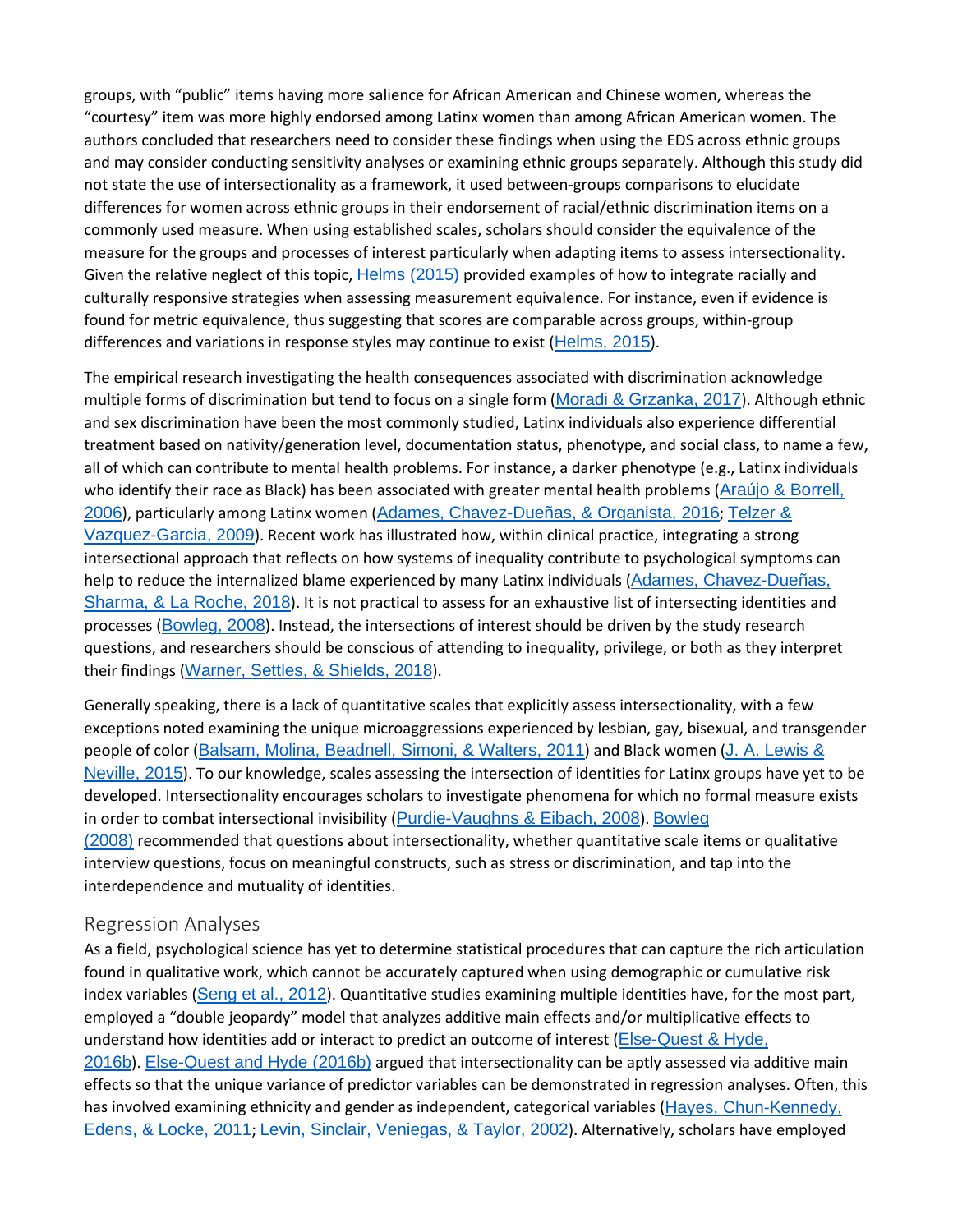formal measures, such as ethnic discrimination and sexism scales, concurrently to assess their ability to predict psychological outcomes (Moradi & [Subich,](https://0-web-b-ebscohost-com.libus.csd.mu.edu/ehost/detail/detail?vid=2&sid=78445152-c7df-488a-bccc-964e324df4ab%40pdc-v-sessmgr05&bdata=JnNpdGU9ZWhvc3QtbGl2ZQ%3d%3d#c41) 2003; [Stevens-Watkins,](https://0-web-b-ebscohost-com.libus.csd.mu.edu/ehost/detail/detail?vid=2&sid=78445152-c7df-488a-bccc-964e324df4ab%40pdc-v-sessmgr05&bdata=JnNpdGU9ZWhvc3QtbGl2ZQ%3d%3d#c55) Perry, Pullen, Jewell, & Oser, [2014](https://0-web-b-ebscohost-com.libus.csd.mu.edu/ehost/detail/detail?vid=2&sid=78445152-c7df-488a-bccc-964e324df4ab%40pdc-v-sessmgr05&bdata=JnNpdGU9ZWhvc3QtbGl2ZQ%3d%3d#c55); [Szymanski](https://0-web-b-ebscohost-com.libus.csd.mu.edu/ehost/detail/detail?vid=2&sid=78445152-c7df-488a-bccc-964e324df4ab%40pdc-v-sessmgr05&bdata=JnNpdGU9ZWhvc3QtbGl2ZQ%3d%3d#c58) & Stewart, 2010). As an example with Latinx women, Matthews and [colleagues](https://0-web-b-ebscohost-com.libus.csd.mu.edu/ehost/detail/detail?vid=2&sid=78445152-c7df-488a-bccc-964e324df4ab%40pdc-v-sessmgr05&bdata=JnNpdGU9ZWhvc3QtbGl2ZQ%3d%3d#c38)  $(2014)$  reported that substance use was association with discrimination as indicated by the summed experiences of ethnicity, sexual orientation, gender identity, and sex. Overall, research examining main effects have yielded support for the unique contribution of multiple forms of discrimination in predicting psychological outcomes.

In contrast, [Bowleg](https://0-web-b-ebscohost-com.libus.csd.mu.edu/ehost/detail/detail?vid=2&sid=78445152-c7df-488a-bccc-964e324df4ab%40pdc-v-sessmgr05&bdata=JnNpdGU9ZWhvc3QtbGl2ZQ%3d%3d#c10) and Bauer (2016) postulated that utilizing a statistical approach of main effects does not accurately assess intersectionality because such a model separates the effects of race and gender, for example, and considers these as mutually exclusive groups. Thus, misleading interpretations as well as attempting to identify the most disadvantaged group can be the unintended consequences ([Purdie-Vaughns](https://0-web-b-ebscohost-com.libus.csd.mu.edu/ehost/detail/detail?vid=2&sid=78445152-c7df-488a-bccc-964e324df4ab%40pdc-v-sessmgr05&bdata=JnNpdGU9ZWhvc3QtbGl2ZQ%3d%3d#c46) & Eibachs, [2008](https://0-web-b-ebscohost-com.libus.csd.mu.edu/ehost/detail/detail?vid=2&sid=78445152-c7df-488a-bccc-964e324df4ab%40pdc-v-sessmgr05&bdata=JnNpdGU9ZWhvc3QtbGl2ZQ%3d%3d#c46)). Multiplicative effects (i.e., moderators), on the other hand, may be more appropriate, as these analyses represent the notion that the effect of a predictor variable on an outcome is influenced by a third variable ([Bowleg](https://0-web-b-ebscohost-com.libus.csd.mu.edu/ehost/detail/detail?vid=2&sid=78445152-c7df-488a-bccc-964e324df4ab%40pdc-v-sessmgr05&bdata=JnNpdGU9ZWhvc3QtbGl2ZQ%3d%3d#c10) & Bauer, 2016; [Else-Quest](https://0-web-b-ebscohost-com.libus.csd.mu.edu/ehost/detail/detail?vid=2&sid=78445152-c7df-488a-bccc-964e324df4ab%40pdc-v-sessmgr05&bdata=JnNpdGU9ZWhvc3QtbGl2ZQ%3d%3d#c22) & Hyde, 2016b). Empirical research has examined the interaction of gender and ethnicity, either in factorial analyses of variance or regression analyses, as well as the interaction of multiple forms of discrimination, primarily ethnic discrimination and sexism. Mixed findings have been observed regarding the ability of ethnicity to moderate the relationship between sexism and psychological distress (Bergman & [Drasgow,](https://0-web-b-ebscohost-com.libus.csd.mu.edu/ehost/detail/detail?vid=2&sid=78445152-c7df-488a-bccc-964e324df4ab%40pdc-v-sessmgr05&bdata=JnNpdGU9ZWhvc3QtbGl2ZQ%3d%3d#c7) 2003; [Rederstorff,](https://0-web-b-ebscohost-com.libus.csd.mu.edu/ehost/detail/detail?vid=2&sid=78445152-c7df-488a-bccc-964e324df4ab%40pdc-v-sessmgr05&bdata=JnNpdGU9ZWhvc3QtbGl2ZQ%3d%3d#c47) Buchanan, & Settles, 2007). However, numerous studies have indicated that the Ethnic Discrimination × Sexism interaction does not predict psychological distress above and beyond their separate main effects (Buchanan & [Fitzgerald,](https://0-web-b-ebscohost-com.libus.csd.mu.edu/ehost/detail/detail?vid=2&sid=78445152-c7df-488a-bccc-964e324df4ab%40pdc-v-sessmgr05&bdata=JnNpdGU9ZWhvc3QtbGl2ZQ%3d%3d#c11) 2008; [DeBlaere](https://0-web-b-ebscohost-com.libus.csd.mu.edu/ehost/detail/detail?vid=2&sid=78445152-c7df-488a-bccc-964e324df4ab%40pdc-v-sessmgr05&bdata=JnNpdGU9ZWhvc3QtbGl2ZQ%3d%3d#c18) et al., 2014; Moradi & [Subich,](https://0-web-b-ebscohost-com.libus.csd.mu.edu/ehost/detail/detail?vid=2&sid=78445152-c7df-488a-bccc-964e324df4ab%40pdc-v-sessmgr05&bdata=JnNpdGU9ZWhvc3QtbGl2ZQ%3d%3d#c41) [2003](https://0-web-b-ebscohost-com.libus.csd.mu.edu/ehost/detail/detail?vid=2&sid=78445152-c7df-488a-bccc-964e324df4ab%40pdc-v-sessmgr05&bdata=JnNpdGU9ZWhvc3QtbGl2ZQ%3d%3d#c41); [Stevens-Watkins](https://0-web-b-ebscohost-com.libus.csd.mu.edu/ehost/detail/detail?vid=2&sid=78445152-c7df-488a-bccc-964e324df4ab%40pdc-v-sessmgr05&bdata=JnNpdGU9ZWhvc3QtbGl2ZQ%3d%3d#c55) et al., 2014; [Szymanski](https://0-web-b-ebscohost-com.libus.csd.mu.edu/ehost/detail/detail?vid=2&sid=78445152-c7df-488a-bccc-964e324df4ab%40pdc-v-sessmgr05&bdata=JnNpdGU9ZWhvc3QtbGl2ZQ%3d%3d#c58) & Stewart, 2010). The research examining multiplicative effects has yielded inconsistent findings, with some work suggesting that ethnicity may moderate the relationship between sexism and psychological distress among women of color, and other studies noting a lack of significant results when assessing the interaction of ethnic discrimination and sexism. Such discrepancies have led scholars to postulate that examining moderating effects are not sufficient to be considered intersectionality without understanding the underlying meaning of the interaction  $(Cole, 2009)$  $(Cole, 2009)$  $(Cole, 2009)$ .

The use of regression analyses has provided important information regarding the role of ethnicity and gender in contributing to mental health, although the bulk of this work has focused on African American women, with minimal studies focusing on Latinx samples. The reliance on social identities without consideration of social processes and interlocking systems greatly hampers the utility of regression analyses in evaluating how intersectionality is associated with mental health. The demand to examine intersectionality beyond ethnicity and gender has highlighted some of the methodological limitations associated with conventional statistical techniques, including model parsimony and small sample sizes to represent certain identities (Evans, [Williams,](https://0-web-b-ebscohost-com.libus.csd.mu.edu/ehost/detail/detail?vid=2&sid=78445152-c7df-488a-bccc-964e324df4ab%40pdc-v-sessmgr05&bdata=JnNpdGU9ZWhvc3QtbGl2ZQ%3d%3d#c23) Onnela, & [Subramanian,](https://0-web-b-ebscohost-com.libus.csd.mu.edu/ehost/detail/detail?vid=2&sid=78445152-c7df-488a-bccc-964e324df4ab%40pdc-v-sessmgr05&bdata=JnNpdGU9ZWhvc3QtbGl2ZQ%3d%3d#c23) 2018). For instance, although Latinx adolescent girls show increased rates of suicide behaviors, ethnic and sex discrimination have not been examined together as predictors.

#### Person-Centered Analyses

An important consideration regarding intersectionality research is that social identities are often predetermined, as is the case with demographic variables. Person-centered approaches assess the relationships between individuals and identify a set of mutually exhaustive and exclusive groups or classes based on key characteristics (Lanza & [Cooper,](https://0-web-b-ebscohost-com.libus.csd.mu.edu/ehost/detail/detail?vid=2&sid=78445152-c7df-488a-bccc-964e324df4ab%40pdc-v-sessmgr05&bdata=JnNpdGU9ZWhvc3QtbGl2ZQ%3d%3d#c32) 2016; Muthén & [Muthén,](https://0-web-b-ebscohost-com.libus.csd.mu.edu/ehost/detail/detail?vid=2&sid=78445152-c7df-488a-bccc-964e324df4ab%40pdc-v-sessmgr05&bdata=JnNpdGU9ZWhvc3QtbGl2ZQ%3d%3d#c42) 2000). More traditional variable-centered techniques, such as regression or factor analyses, focus on the relationship between variables. Examples of person-centered approaches include latent class analysis, latent transition analysis, latent growth modeling, or growth mixture modeling, to name a few. Generally speaking, these approaches can identify heterogeneity within a population based on similarities and differences among individuals who share social identities and areas of disadvantage, while shifting the focus away from predetermined social categories ([Else-Quest](https://0-web-b-ebscohost-com.libus.csd.mu.edu/ehost/detail/detail?vid=2&sid=78445152-c7df-488a-bccc-964e324df4ab%40pdc-v-sessmgr05&bdata=JnNpdGU9ZWhvc3QtbGl2ZQ%3d%3d#c22) & Hyde, 2016b). In this way,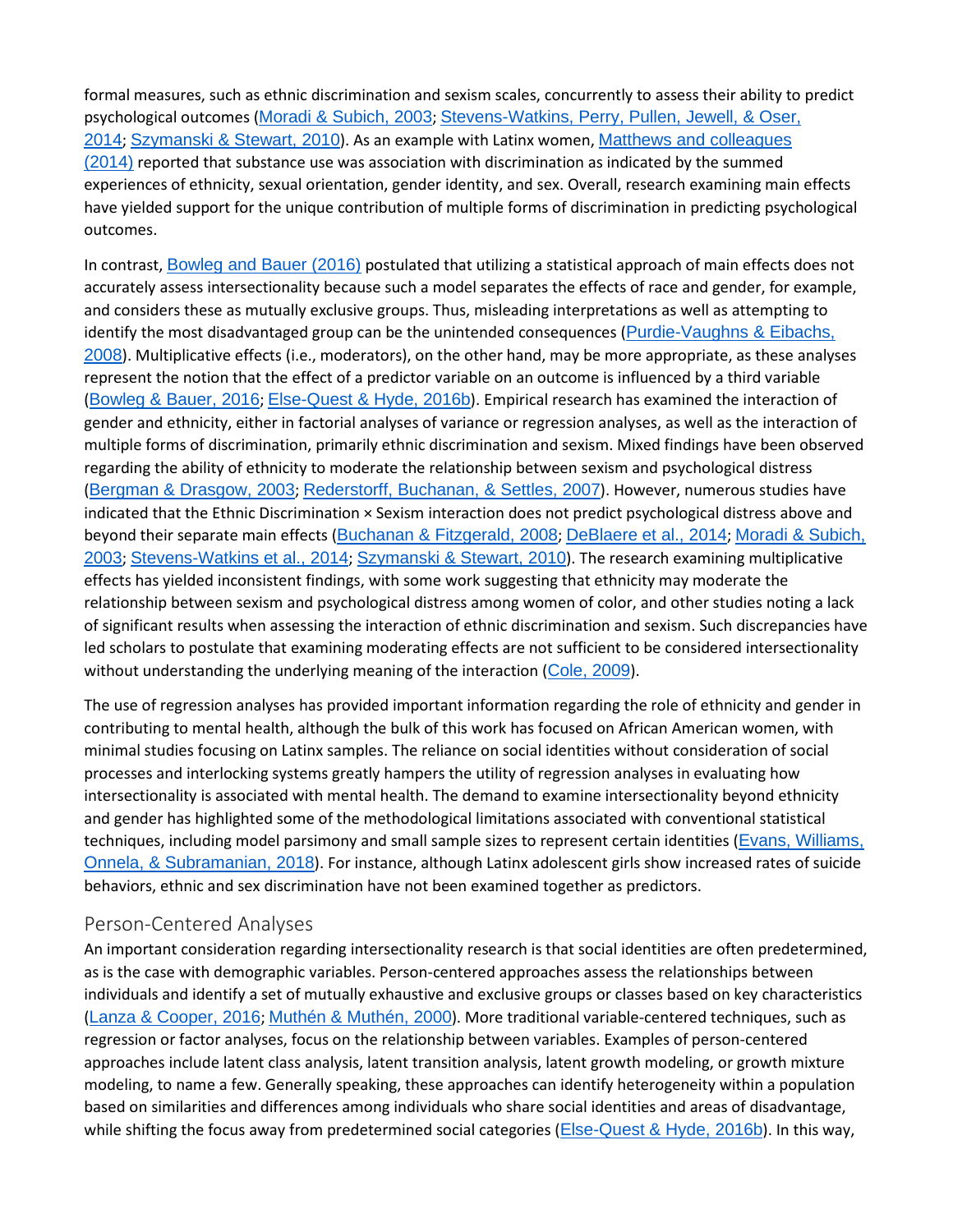person-centered analyses match the tenets of intersectionality by allowing the social identities to emerge rather than organizing them a priori.

Latent class analysis extracts largely independent groups based on indicators entered into the model ([Lanza](https://0-web-b-ebscohost-com.libus.csd.mu.edu/ehost/detail/detail?vid=2&sid=78445152-c7df-488a-bccc-964e324df4ab%40pdc-v-sessmgr05&bdata=JnNpdGU9ZWhvc3QtbGl2ZQ%3d%3d#c32) & [Cooper,](https://0-web-b-ebscohost-com.libus.csd.mu.edu/ehost/detail/detail?vid=2&sid=78445152-c7df-488a-bccc-964e324df4ab%40pdc-v-sessmgr05&bdata=JnNpdGU9ZWhvc3QtbGl2ZQ%3d%3d#c32) 2016; [Schwartz](https://0-web-b-ebscohost-com.libus.csd.mu.edu/ehost/detail/detail?vid=2&sid=78445152-c7df-488a-bccc-964e324df4ab%40pdc-v-sessmgr05&bdata=JnNpdGU9ZWhvc3QtbGl2ZQ%3d%3d#c51) et al., 2014). Recently, Goodwin and [colleagues](https://0-web-b-ebscohost-com.libus.csd.mu.edu/ehost/detail/detail?vid=2&sid=78445152-c7df-488a-bccc-964e324df4ab%40pdc-v-sessmgr05&bdata=JnNpdGU9ZWhvc3QtbGl2ZQ%3d%3d#c27) (2017) sought to examine patterns of inequalities when using multiple indicators simultaneously, as opposed to individual variables independently, when related to mental health. Latent class analysis was used to examine the intersectionality of socioeconomic status (SES), ethnicity, and migration status in relation to mental health among 1,052 participants of the South East London Community Health Study. The findings revealed that the combination of these social indicators differentiated groups based on privileged, mixed, and disadvantaged positions. The groups with multiple levels of disadvantage (e.g., economically inactive, renters, migrant, mixed ethnicity) were at greater odds of experiencing psychological problems. The authors concluded that latent class analysis highlighted nuanced differences that would have been otherwise overlooked with other methods.

In a sample of Mexican-origin girls, [Gonzales-Backen,](https://0-web-b-ebscohost-com.libus.csd.mu.edu/ehost/detail/detail?vid=2&sid=78445152-c7df-488a-bccc-964e324df4ab%40pdc-v-sessmgr05&bdata=JnNpdGU9ZWhvc3QtbGl2ZQ%3d%3d#c26) Bamaca-Colbert, Noah, and Rivera (2017) sought to understand cultural profiles across intrapersonal, interpersonal, and familial domains, and examined their relation to mental health and ethnic discrimination. Latent class analysis differentiated cultural profiles, based on ethnic identity, generational status, language use, and familial ethnic socialization. The findings revealed four separate groups, including strong-positive (high ethnic identity, high family socialization, bilingual, second generation), Spanish-dominant low (low ethnic identity, low family socialization, Spanish dominant, first or second generation), English-dominant low (low ethnic identity, low family socialization, English dominant, second or third generation), and strong-negative (high ethnic identity but negative feelings toward the ethnic group, high family socialization, bilingual, first generation). Mexican-origin girls in the strong-positive group showed the highest levels of self-esteem, whereas no differences were found for depression or ethnic discrimination. As an example of intersectionality research, Gonzales-Backen and colleagues implemented person-centered approaches to identify subgroups of Mexican-origin girls based on several cultural factors to reveal important differences connected to psychological health.

Latent transition analysis is an extension of latent class analysis, with the addition of longitudinal data. Latent transition analysis is particularly informative when group or class membership is thought to not be stable over time (Lanza & [Cooper,](https://0-web-b-ebscohost-com.libus.csd.mu.edu/ehost/detail/detail?vid=2&sid=78445152-c7df-488a-bccc-964e324df4ab%40pdc-v-sessmgr05&bdata=JnNpdGU9ZWhvc3QtbGl2ZQ%3d%3d#c32) 2016). This technique estimates the probability of group membership at the first time point and the incident of transitions to subsequent time points (Lanza & [Cooper,](https://0-web-b-ebscohost-com.libus.csd.mu.edu/ehost/detail/detail?vid=2&sid=78445152-c7df-488a-bccc-964e324df4ab%40pdc-v-sessmgr05&bdata=JnNpdGU9ZWhvc3QtbGl2ZQ%3d%3d#c32) 2016). Latent transition analysis can provide insights as to movement within intersectional identities and could potentially identify the circumstances in which certain social categories are more salient than others.

As another way of integrating longitudinal data, latent growth modeling identifies differential groups based on similar starting points and change trajectories (Muthén & [Muthén,](https://0-web-b-ebscohost-com.libus.csd.mu.edu/ehost/detail/detail?vid=2&sid=78445152-c7df-488a-bccc-964e324df4ab%40pdc-v-sessmgr05&bdata=JnNpdGU9ZWhvc3QtbGl2ZQ%3d%3d#c42) 2000; [Schwartz](https://0-web-b-ebscohost-com.libus.csd.mu.edu/ehost/detail/detail?vid=2&sid=78445152-c7df-488a-bccc-964e324df4ab%40pdc-v-sessmgr05&bdata=JnNpdGU9ZWhvc3QtbGl2ZQ%3d%3d#c51) et al., 2014). Information from a single outcome measured repeatedly over time is used to identify latent classes or groups that correspond to different growth curves (Muthén & [Muthén,](https://0-web-b-ebscohost-com.libus.csd.mu.edu/ehost/detail/detail?vid=2&sid=78445152-c7df-488a-bccc-964e324df4ab%40pdc-v-sessmgr05&bdata=JnNpdGU9ZWhvc3QtbGl2ZQ%3d%3d#c42) 2000). Unlike latent transitional analysis, which provides information about potential movement between or within groups, latent growth modeling identifies increases or decreases along a particular trajectory and determines groups or classes that may not follow the most common path ([Schwartz](https://0-web-b-ebscohost-com.libus.csd.mu.edu/ehost/detail/detail?vid=2&sid=78445152-c7df-488a-bccc-964e324df4ab%40pdc-v-sessmgr05&bdata=JnNpdGU9ZWhvc3QtbGl2ZQ%3d%3d#c51) et al., 2014).

This brief review suggests that person-centered analyses may be an effective way of examining the complexity of intersectionality in relation to mental health by allowing the combination of social identities and processes to emerge from the population of interest. These analyses can advance the field by identifying points of intersection as experienced by the participants. The benefit of integrating longitudinal strategies (latent transition analysis, latent growth modeling) is that researchers can take into account change over time of group membership. For instance, given that family conflict has been implicated as a contributing factor to Latinx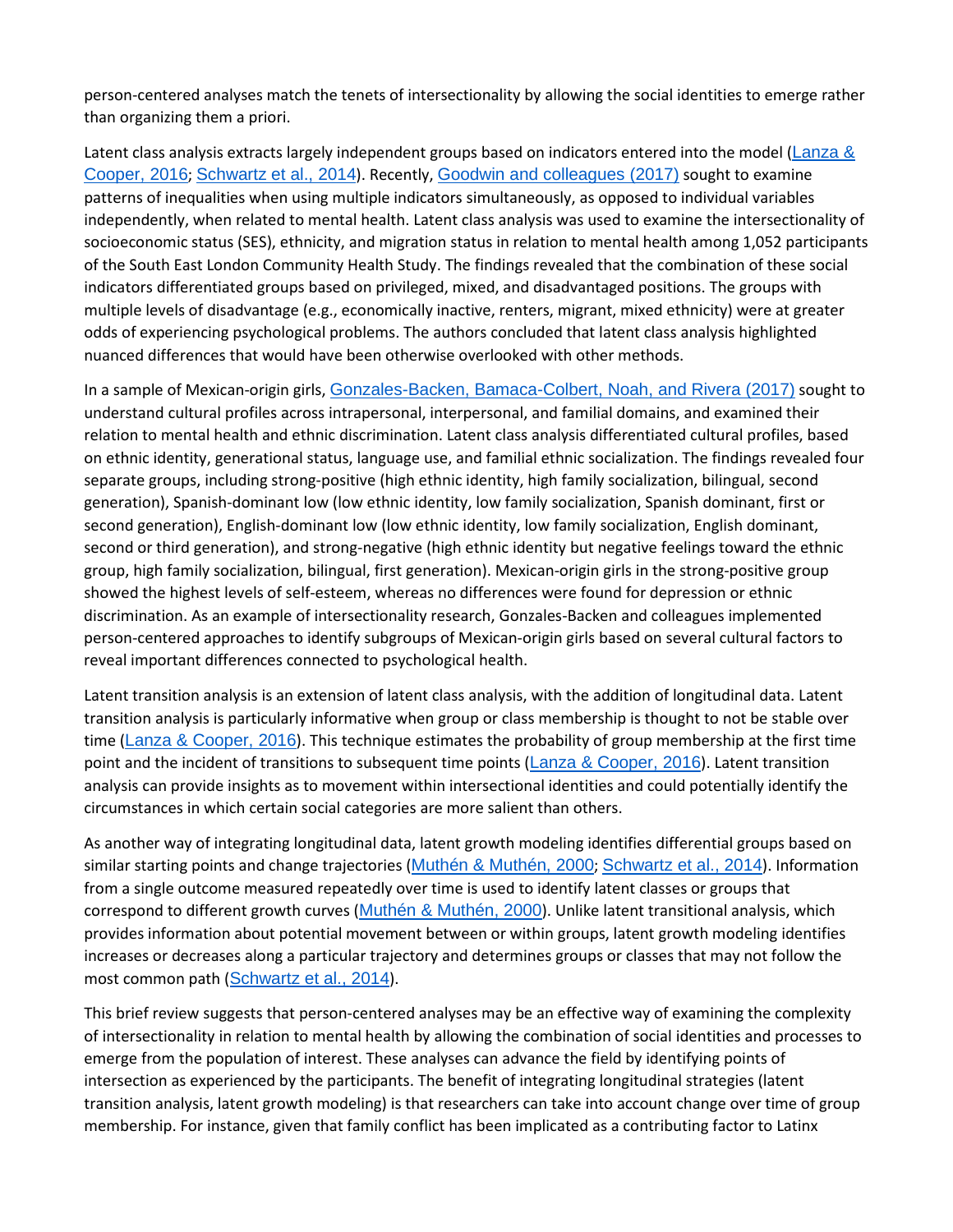suicidal behaviors (Zayas, Lester, [Cabassa,](https://0-web-b-ebscohost-com.libus.csd.mu.edu/ehost/detail/detail?vid=2&sid=78445152-c7df-488a-bccc-964e324df4ab%40pdc-v-sessmgr05&bdata=JnNpdGU9ZWhvc3QtbGl2ZQ%3d%3d#c72) & Fortuna, 2005), person-centered analyses can track how these negative interactions influence group membership (i.e., ethnic identity, adherence to traditional cultural values) and risk of self-harm. Although these person-centered methods are thought to introduce flexibility beyond traditional methods, major limitations include that clustering procedures are specific to the sample and require large sample sizes ([Schwartz](https://0-web-b-ebscohost-com.libus.csd.mu.edu/ehost/detail/detail?vid=2&sid=78445152-c7df-488a-bccc-964e324df4ab%40pdc-v-sessmgr05&bdata=JnNpdGU9ZWhvc3QtbGl2ZQ%3d%3d#c51) et al., 2014). [Muthén](https://0-web-b-ebscohost-com.libus.csd.mu.edu/ehost/detail/detail?vid=2&sid=78445152-c7df-488a-bccc-964e324df4ab%40pdc-v-sessmgr05&bdata=JnNpdGU9ZWhvc3QtbGl2ZQ%3d%3d#c42) and Muthén (2000) have provided a more in-depth overview of these person-centered approaches.

#### Multilevel Modeling

An important aspect of intersectionality is to address and account for structural or institutional inequities that inform an individual's intersection of identities. Examining structural-level factors within intersectionality research can be accomplished through multilevel modeling. Multilevel models or analyses, sometimes referred to as *nested models*, are appropriate when observations at one level are related or dependent on another level of data. Individuals within a certain group share common features (i.e., Puerto Rican) but differ at the interpersonal level, whereas group-level characteristics vary across groups (i.e., Puerto Ricans vs. Mexican Americans; [Nezlek,](https://0-web-b-ebscohost-com.libus.csd.mu.edu/ehost/detail/detail?vid=2&sid=78445152-c7df-488a-bccc-964e324df4ab%40pdc-v-sessmgr05&bdata=JnNpdGU9ZWhvc3QtbGl2ZQ%3d%3d#c43) 2012). [Ayalon](https://0-web-b-ebscohost-com.libus.csd.mu.edu/ehost/detail/detail?vid=2&sid=78445152-c7df-488a-bccc-964e324df4ab%40pdc-v-sessmgr05&bdata=JnNpdGU9ZWhvc3QtbGl2ZQ%3d%3d#c4) (2014) examined ageism, sexism, and racism across 28 countries in Europe and used multilevel analyses to account for individual- and structural-level factors (i.e., gender salary gap). Age, followed by gender and ethnicity, were the most common reasons for discrimination in the countries studied. The findings revealed that individual-level factors, such as age, gender, ethnicity, education, and income, accounted for the majority of variance in predicting age-, gender-, and race-based discrimination. Group-level variables were significantly associated with race-based discrimination. Although measured as separate outcomes, the examination of discrimination based on age, gender, and race provides important information regarding the intersectionality of these identities at the individual and structural level.

As a within-group example, Roy, Hughes, and [Yoshikawa](https://0-web-b-ebscohost-com.libus.csd.mu.edu/ehost/detail/detail?vid=2&sid=78445152-c7df-488a-bccc-964e324df4ab%40pdc-v-sessmgr05&bdata=JnNpdGU9ZWhvc3QtbGl2ZQ%3d%3d#c50) (2013) used multilevel modeling to examine neighborhood-level factors, namely, ethnic density and SES, in relation to health among mainland- and islandborn Puerto Ricans. The major findings revealed that island-born individuals living in ethnically dense, low-SES neighborhoods endorsed worse health than island-born Puerto Ricans living in other types of neighborhoods. This pattern of results was not observed among mainland-born Puerto Ricans and could have been overlooked had this sample been examined in aggregate. Additionally, the multilevel analyses yielded insight into the interaction between ethnic density and SES, variables that are typically examined separately. In terms of intersectionality research, the Roy et al. study illustrated the benefit of multilevel modeling to assess individuallevel factors, namely, ethnicity and nativity, within the context of broader neighborhood factors.

Multilevel modeling has numerous advantages and gives scholars a way to examine structural- and individuallevel factors. Recently, Evans and [colleagues](https://0-web-b-ebscohost-com.libus.csd.mu.edu/ehost/detail/detail?vid=2&sid=78445152-c7df-488a-bccc-964e324df4ab%40pdc-v-sessmgr05&bdata=JnNpdGU9ZWhvc3QtbGl2ZQ%3d%3d#c23) (2018) compared multilevel modeling with a more conventional fixed-effects approach to examine intersectionality within health research. They found that multilevel modeling was more parsimonious when adding intersectional identities, adjusted estimates based on the actual sample size, allowed for the examination of mixed privilege and marginalized identities, and provided an alternative to understanding unexplained variance beyond additive main effects. Still, there are limitations to the use of multilevel modeling, the most important of which may be the need for large sample sizes or data sets. Additionally, multilevel modeling may not be preferred when examining a relatively small number of identity interactions ([Evans](https://0-web-b-ebscohost-com.libus.csd.mu.edu/ehost/detail/detail?vid=2&sid=78445152-c7df-488a-bccc-964e324df4ab%40pdc-v-sessmgr05&bdata=JnNpdGU9ZWhvc3QtbGl2ZQ%3d%3d#c23) et al., 2018).

## **[Discussion](https://0-web-b-ebscohost-com.libus.csd.mu.edu/ehost/detail/detail?vid=2&sid=78445152-c7df-488a-bccc-964e324df4ab%40pdc-v-sessmgr05&bdata=JnNpdGU9ZWhvc3QtbGl2ZQ%3d%3d#toc)**

Intersectionality research has the potential to make continued contributions to advancing the empirical research with Latinx groups, especially in reducing mental health disparities. The focus on areas of disadvantage and privilege, within a particular setting and time, allow scholars to identify risk factors and protective mechanisms influencing mental health. Critical aspects of intersectionality emphasize the systems of inequality that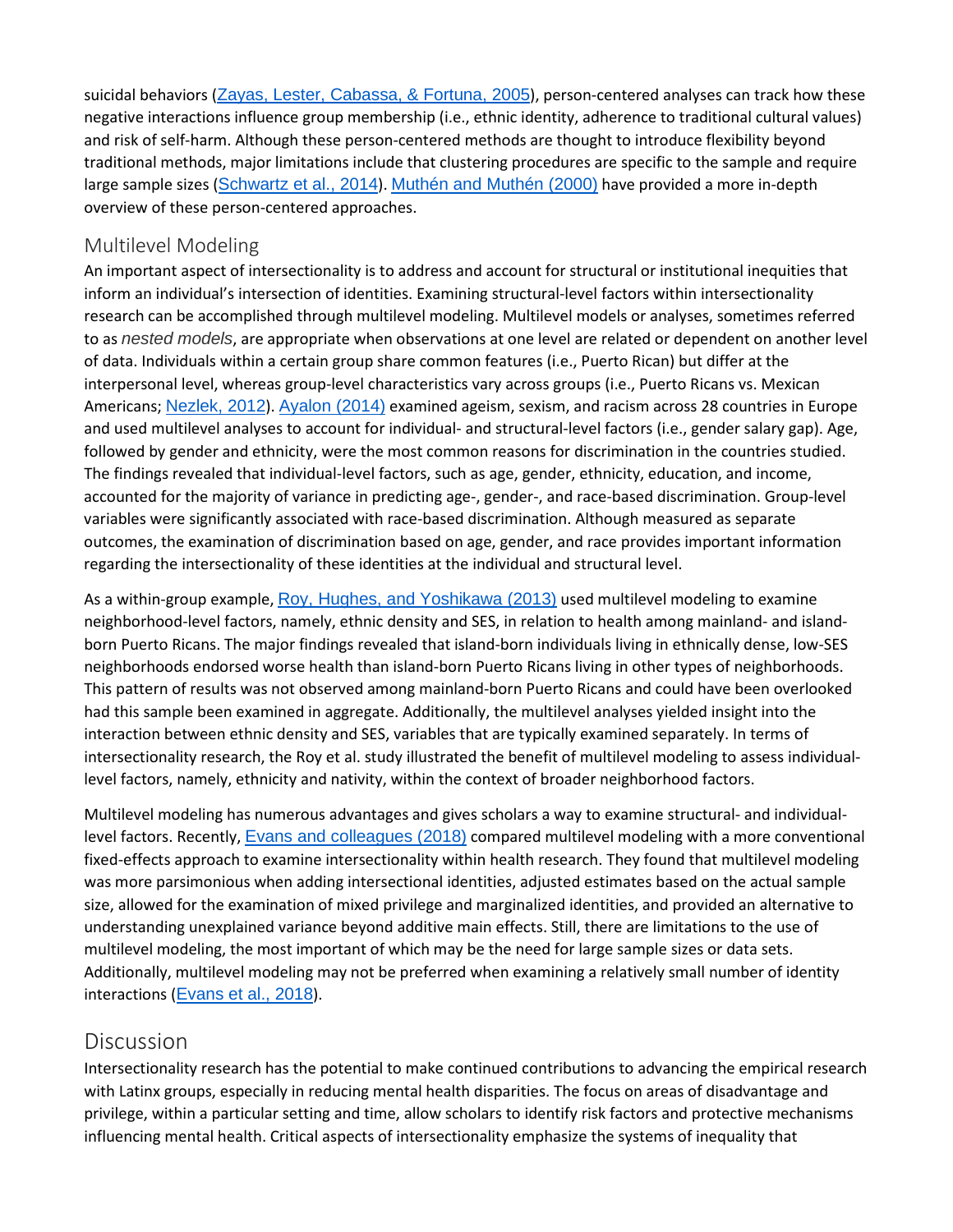perpetuate disadvantage as well as the dynamic nature of social identities. As has been argued previously, attention to group without attention to power or context is not enough ([Else-Quest](https://0-web-b-ebscohost-com.libus.csd.mu.edu/ehost/detail/detail?vid=2&sid=78445152-c7df-488a-bccc-964e324df4ab%40pdc-v-sessmgr05&bdata=JnNpdGU9ZWhvc3QtbGl2ZQ%3d%3d#c22) & Hyde, 2016b). The appeal of intersectionality research is, in part, the ability to capture "real-world" situations and daily lived experiences that involve nuance and complexity. Thus, it is important to conceptualize the structural- and individual-level factors that contribute to mental health among traditionally disadvantaged groups while acknowledging the heterogeneity that exists within groups of predetermined social identities. Still, the application of intersectionality within psychology, both clinical and counseling, has been minimal ([Shin](https://0-web-b-ebscohost-com.libus.csd.mu.edu/ehost/detail/detail?vid=2&sid=78445152-c7df-488a-bccc-964e324df4ab%40pdc-v-sessmgr05&bdata=JnNpdGU9ZWhvc3QtbGl2ZQ%3d%3d#c53) et al., [2017](https://0-web-b-ebscohost-com.libus.csd.mu.edu/ehost/detail/detail?vid=2&sid=78445152-c7df-488a-bccc-964e324df4ab%40pdc-v-sessmgr05&bdata=JnNpdGU9ZWhvc3QtbGl2ZQ%3d%3d#c53)) and there remains much debate regarding how to do so resulting in the need to consider theoretical, methodological, and statistical issues when conducting research in this line of work. Strong intersectional frameworks can help researchers and clinicians better understand how psychological outcomes are influenced by different experiences of inequality and discrimination that correspond to an individual's positionality within multiple identities ([Adames](https://0-web-b-ebscohost-com.libus.csd.mu.edu/ehost/detail/detail?vid=2&sid=78445152-c7df-488a-bccc-964e324df4ab%40pdc-v-sessmgr05&bdata=JnNpdGU9ZWhvc3QtbGl2ZQ%3d%3d#c2) et al., 2018).

In terms of theoretical considerations, intersectionality research elicits the tension between positivist and social constructionist epistemologies within psychological science. These epistemologies shape the way scholars think about research as well as the questions they seek to investigate. A strong intersectionality framework posits that various sources of inequality and discrimination contribute to an individual's mental health and that these factors may shift depending on context and identities ([Adames](https://0-web-b-ebscohost-com.libus.csd.mu.edu/ehost/detail/detail?vid=2&sid=78445152-c7df-488a-bccc-964e324df4ab%40pdc-v-sessmgr05&bdata=JnNpdGU9ZWhvc3QtbGl2ZQ%3d%3d#c2) et al., 2018). Thus, scholars must be mindful about the research questions employed so as not to rely on models that inadvertently rank or separate experiences of inequality (J. A. Lewis & [Grzanka,](https://0-web-b-ebscohost-com.libus.csd.mu.edu/ehost/detail/detail?vid=2&sid=78445152-c7df-488a-bccc-964e324df4ab%40pdc-v-sessmgr05&bdata=JnNpdGU9ZWhvc3QtbGl2ZQ%3d%3d#c34) 2016). Long-standing debates regarding quantitative versus qualitative work may continue to hamper efforts to integrate intersectionality within psychological science. Mixed methods approaches combine quantitative and qualitative strategies and provide an opportunity to utilize the strengths of both when conducting intersectionality research (Mays & [Ghavami,](https://0-web-b-ebscohost-com.libus.csd.mu.edu/ehost/detail/detail?vid=2&sid=78445152-c7df-488a-bccc-964e324df4ab%40pdc-v-sessmgr05&bdata=JnNpdGU9ZWhvc3QtbGl2ZQ%3d%3d#c39) 2018). Unfortunately, between 2013 and 2015, mixed methods studies accounted for only 5% of publications in the major counseling psychology journals (Ponterotto, [Park-Taylor,](https://0-web-b-ebscohost-com.libus.csd.mu.edu/ehost/detail/detail?vid=2&sid=78445152-c7df-488a-bccc-964e324df4ab%40pdc-v-sessmgr05&bdata=JnNpdGU9ZWhvc3QtbGl2ZQ%3d%3d#c45) & Chen, 2017). As such, the limitations of mixed methods research, including that it can be time consuming, costly, and labor intensive, must be considered. There does not seem to be a simple resolution to some of these broader theoretical issues. [Cole](https://0-web-b-ebscohost-com.libus.csd.mu.edu/ehost/detail/detail?vid=2&sid=78445152-c7df-488a-bccc-964e324df4ab%40pdc-v-sessmgr05&bdata=JnNpdGU9ZWhvc3QtbGl2ZQ%3d%3d#c13) [\(2009\)](https://0-web-b-ebscohost-com.libus.csd.mu.edu/ehost/detail/detail?vid=2&sid=78445152-c7df-488a-bccc-964e324df4ab%40pdc-v-sessmgr05&bdata=JnNpdGU9ZWhvc3QtbGl2ZQ%3d%3d#c13) and J. A. Lewis and [Grzanka](https://0-web-b-ebscohost-com.libus.csd.mu.edu/ehost/detail/detail?vid=2&sid=78445152-c7df-488a-bccc-964e324df4ab%40pdc-v-sessmgr05&bdata=JnNpdGU9ZWhvc3QtbGl2ZQ%3d%3d#c34) (2016) have provided some suggestions on how to apply intersectionality throughout the research process, from conceptualization to interpretation, by attending to the individuals included within a social identity group, the role of inequality, and areas of commonality across differences.

The current overview of intersectionality sought to highlight some important methodological and statistical considerations but was not meant to be exhaustive. As an initial step, scholars must attend to the definition and measurement of intersectionality within their studies. Researchers are encouraged to differentiate between and include both social identity and social process variables. For instance, the research examining acculturation, often determined by language preference or fluency, and mental health among Latinxs has been equivocal ([Yoon](https://0-web-b-ebscohost-com.libus.csd.mu.edu/ehost/detail/detail?vid=2&sid=78445152-c7df-488a-bccc-964e324df4ab%40pdc-v-sessmgr05&bdata=JnNpdGU9ZWhvc3QtbGl2ZQ%3d%3d#c65) et al., 2013), yet studies have shown a more consistent link between acculturative stress and poor psychological outcomes (Hovey & [Magaña,](https://0-web-b-ebscohost-com.libus.csd.mu.edu/ehost/detail/detail?vid=2&sid=78445152-c7df-488a-bccc-964e324df4ab%40pdc-v-sessmgr05&bdata=JnNpdGU9ZWhvc3QtbGl2ZQ%3d%3d#c31) 2002; [Torres,](https://0-web-b-ebscohost-com.libus.csd.mu.edu/ehost/detail/detail?vid=2&sid=78445152-c7df-488a-bccc-964e324df4ab%40pdc-v-sessmgr05&bdata=JnNpdGU9ZWhvc3QtbGl2ZQ%3d%3d#c61) 2010). Attention to and measurement of social process variables in addition to previously used demographic indicators, although complex, can continue to advance the empirical research. Questions of conceptual equivalence and measurement invariance are often minimized but represent a critical aspect of assessing the processes and variables of interest.

As higher order statistical techniques continue to develop and become more readily accessible, scholars can examine complex and dynamic topics. Still, researchers integrating quantitative analyses in questions and conceptualizations of intersectionality must be mindful of statistical assumptions and concerns of statistical power ([Else-Quest](https://0-web-b-ebscohost-com.libus.csd.mu.edu/ehost/detail/detail?vid=2&sid=78445152-c7df-488a-bccc-964e324df4ab%40pdc-v-sessmgr05&bdata=JnNpdGU9ZWhvc3QtbGl2ZQ%3d%3d#c22) & Hyde, 2016b). As is evident from our review, scholars disagree on the use of main effect, fixed effect, and/or multiplicative regression models when examining intersectionality. These levels of analyses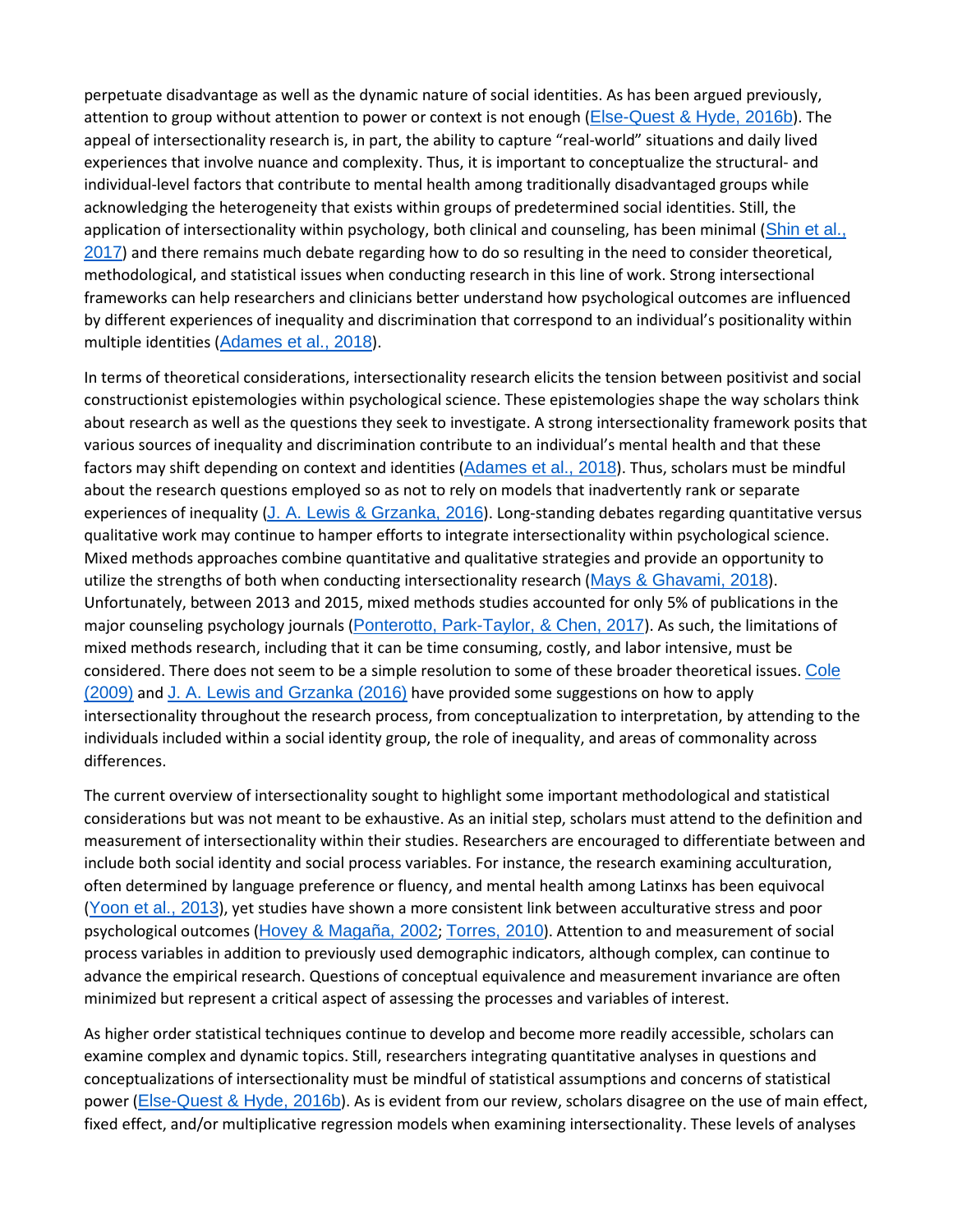have been the most common in the empirical literature (Shin et al., [2017](https://0-web-b-ebscohost-com.libus.csd.mu.edu/ehost/detail/detail?vid=2&sid=78445152-c7df-488a-bccc-964e324df4ab%40pdc-v-sessmgr05&bdata=JnNpdGU9ZWhvc3QtbGl2ZQ%3d%3d#c53)), which could be due to the fact that a large number of participants are typically needed to conduct higher order statistics. Scholars can consider conducting regression models, which, although limited, can provide important information. For instance, examining the role of social processes, namely immigration stress, ethnic discrimination, and gender discrimination, beyond social status variables would help to clarify the factors contributing to the increased suicide behaviors observed among Latinx adolescent girls. Such approaches may be an important first step in examining multiple types of inequality or forms of oppression ([DeBlaere,](https://0-web-b-ebscohost-com.libus.csd.mu.edu/ehost/detail/detail?vid=2&sid=78445152-c7df-488a-bccc-964e324df4ab%40pdc-v-sessmgr05&bdata=JnNpdGU9ZWhvc3QtbGl2ZQ%3d%3d#c19) Watson, & Langrehr, 2018). Nevertheless, it is important for scholars to explicitly acknowledge the inherent flaws in these types of analyses when conducting intersectionality research, and findings should be interpreted with caution.

Person-centered analyses provide a unique examination into intersectionality by clustering individuals based on similarities and differences. This quantitative approach parallels many of the basic tenets of intersectionality and allows scholars to explore the lived experiences of participants, without establishing predetermined categories, pertaining to both disadvantage and resilience. Multilevel modeling may also serve to advance intersectionality research by allowing researchers to examine broader structural-level factors along with individual-level variables. However, scholars have stipulated that measuring multiple dimensions of identity and the use of sophisticated analyses may not be equivalent to the ways "intersections produce unique subjectivities, privilege-oppression nexuses, and lived experiences" ([Grzanka,](https://0-web-b-ebscohost-com.libus.csd.mu.edu/ehost/detail/detail?vid=2&sid=78445152-c7df-488a-bccc-964e324df4ab%40pdc-v-sessmgr05&bdata=JnNpdGU9ZWhvc3QtbGl2ZQ%3d%3d#c28) 2018, p. 594). That is, researchers should ground their findings, or lack of statistical significance, within the structural inequalities underlying the outcomes ([DeBlaere](https://0-web-b-ebscohost-com.libus.csd.mu.edu/ehost/detail/detail?vid=2&sid=78445152-c7df-488a-bccc-964e324df4ab%40pdc-v-sessmgr05&bdata=JnNpdGU9ZWhvc3QtbGl2ZQ%3d%3d#c19) et al., [2018](https://0-web-b-ebscohost-com.libus.csd.mu.edu/ehost/detail/detail?vid=2&sid=78445152-c7df-488a-bccc-964e324df4ab%40pdc-v-sessmgr05&bdata=JnNpdGU9ZWhvc3QtbGl2ZQ%3d%3d#c19)). Given the general lack of training available, future work should seek to help researchers learn how to utilize these analyses within intersectionality research (Shin et al., [2017](https://0-web-b-ebscohost-com.libus.csd.mu.edu/ehost/detail/detail?vid=2&sid=78445152-c7df-488a-bccc-964e324df4ab%40pdc-v-sessmgr05&bdata=JnNpdGU9ZWhvc3QtbGl2ZQ%3d%3d#c53)).

According to **Shin and [colleagues](https://0-web-b-ebscohost-com.libus.csd.mu.edu/ehost/detail/detail?vid=2&sid=78445152-c7df-488a-bccc-964e324df4ab%40pdc-v-sessmgr05&bdata=JnNpdGU9ZWhvc3QtbGl2ZQ%3d%3d#c53) (2017)**, transformative intersectionality research, which employs social justice principles and calls for a dismantling of the interlocking systems of inequality, has been rather minimal in psychology. Within Latinx mental health research, transformative intersectionality research must involve strong community-research partnerships. To effectively address structural inequities, researchers, activists, government officials, and community constituents must work together to establish coalitions that facilitate research, provide training and educational opportunities, and engage policy holders. For instance, [Alegría,](https://0-web-b-ebscohost-com.libus.csd.mu.edu/ehost/detail/detail?vid=2&sid=78445152-c7df-488a-bccc-964e324df4ab%40pdc-v-sessmgr05&bdata=JnNpdGU9ZWhvc3QtbGl2ZQ%3d%3d#c68) Álvarez, & [DiMarzio](https://0-web-b-ebscohost-com.libus.csd.mu.edu/ehost/detail/detail?vid=2&sid=78445152-c7df-488a-bccc-964e324df4ab%40pdc-v-sessmgr05&bdata=JnNpdGU9ZWhvc3QtbGl2ZQ%3d%3d#c68) (2017) examined the differences in prevalence rates within Latinx groups and concluded that social capital, neighborhood ethnic density, and transnational ties are important contributors to mental health beyond nativity status. A community-research coalition that examines these neighborhood-level factors is better apt to develop intervention efforts that address Latinx mental health concerns at an individual level. Intersectionality's call for interdisciplinary work extends beyond how research is conceptualized and conducted into how it is disseminated suggesting broad forms of information sharing beyond scholarly journals.

Cho, [Crenshaw,](https://0-web-b-ebscohost-com.libus.csd.mu.edu/ehost/detail/detail?vid=2&sid=78445152-c7df-488a-bccc-964e324df4ab%40pdc-v-sessmgr05&bdata=JnNpdGU9ZWhvc3QtbGl2ZQ%3d%3d#c12) and McCall (2013) stated that "conceiving of categories not as distinct but as always permeated by other categories, fluid and changing, always in the process of creating and being created by dynamics of power—emphasizes what intersectionality does rather than what intersectionality is" (p. 795). Regardless of the terms used, the discipline, or the level of statistical sophistication, the roots of intersectionality research lie in making meaning of the unique experiences of individuals living within interlocking systems of inequality. To do so, intersectionality relies on interdisciplinary work and community-engaged research to move beyond traditional ways of seeking knowledge to the reframing of questions that integrate an alternative perspective (Moradi & [Grzanka,](https://0-web-b-ebscohost-com.libus.csd.mu.edu/ehost/detail/detail?vid=2&sid=78445152-c7df-488a-bccc-964e324df4ab%40pdc-v-sessmgr05&bdata=JnNpdGU9ZWhvc3QtbGl2ZQ%3d%3d#c40) 2017).

#### [References](https://0-web-b-ebscohost-com.libus.csd.mu.edu/ehost/detail/detail?vid=2&sid=78445152-c7df-488a-bccc-964e324df4ab%40pdc-v-sessmgr05&bdata=JnNpdGU9ZWhvc3QtbGl2ZQ%3d%3d#toc)

Adames, H. Y., Chavez-Dueñas, N. Y., & Organista, K. C. (2016). Skin color matters in Latino/a communities: Identifying, understanding, and addressing mestizaje racial ideologies in clinical practice. *Professional Psychology: Research and Practice*, *47*, 46–55. 10.1037/pro0000062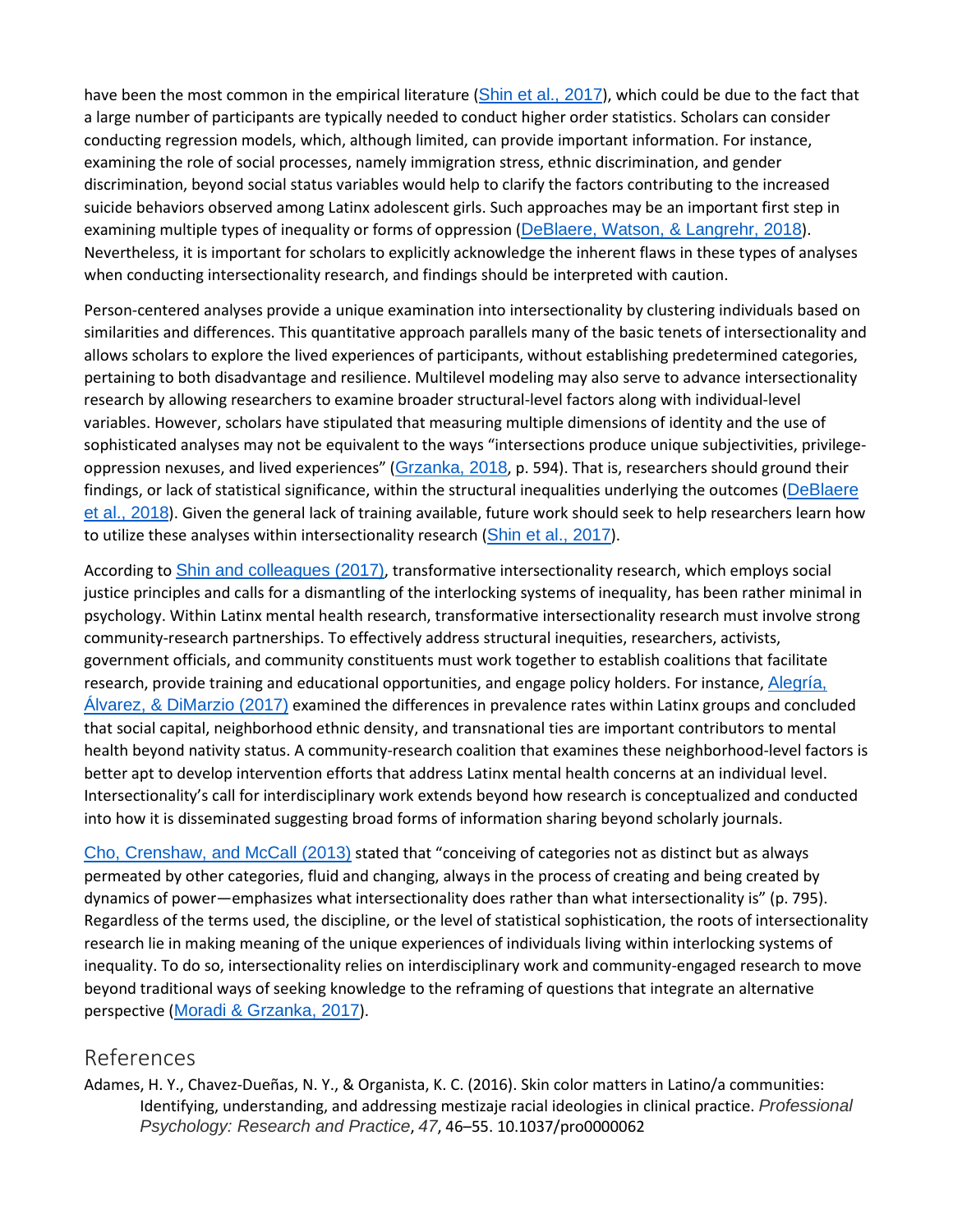- Adames, H. Y., Chavez-Dueñas, N. Y., Sharma, S., & La Roche, M. J. (2018). Intersectionality in psychotherapy: The experiences of an AfroLatinx queer immigrant. *Psychotherapy*, *55*, 73–79. 10.1037/pst0000152
- Alegría, M., Álvarez, K., & DiMarzio, K. (2017). Immigration and Mental Health. *Current Epidemiology Reports*, *4*, 145–155.
- Alegría, M., Mulvaney-Day, N., Torres, M., Polo, A., Cao, Z., & Canino, G. (2007). Prevalence of psychiatric disorders across Latino subgroups in the United States. *American Journal of Public Health*, *97*, 68–75.
- Araújo, B. Y., & Borrell, L. N. (2006). Understanding the link between discrimination, mental health outcomes, and life chances among Latinos. *Hispanic Journal of Behavioral Sciences*, *28*, 245–266. 10.1177/0739986305285825
- Ayalon, L. (2014). Perceived age, gender, and racial/ethnic discrimination in Europe: Results from the European Social Survey. *Educational Gerontology*, *40*, 499–517. 10.1080/03601277.2013.845490
- Balsam, K. F., Molina, Y., Beadnell, B., Simoni, J., & Walters, K. (2011). Measuring multiple minority stress: The LGBT People of Color Microaggressions Scale. *Cultural Diversity and Ethnic Minority Psychology*, *17*, 163–174. 10.1037/a0023244
- Bauer, G. R. (2014). Incorporating intersectionality theory into population health research methodology: Challenges and the potential to advance health equity. *Social Science & Medicine*, *110*, 10–17. 10.1016/j.socscimed.2014.03.022
- Bergman, M. E., & Drasgow, F. (2003). Race as a moderator in a model of sexual harassment: An empirical test. *Journal of Occupational Health Psychology*, *8*, 131–145. 10.1037/1076-8998.8.2.131
- Berry, J. W. (1999). Emics and etics: A symbiotic conception. *Culture & Psychology*, *5*, 165–171. 10.1177/1354067X9952004
- Bowleg, L. (2008). When Black + lesbian + woman ≠ Black lesbian woman: The methodological challenges of qualitative and quantitative intersectionality research. *Sex Roles*, *59*, 312–325. 10.1007/s11199-008- 9400-z
- Bowleg, L., & Bauer, G. (2016). Invited reflection: Quantifying intersectionality. *Psychology of Women Quarterly*, *40*, 337–341. 10.1177/0361684316654282
- Breslau, J., Kendler, K. S., Su, M., Gaxiola-Aguilar, S., & Kessler, R. C. (2005). Lifetime risk and persistence of psychiatric disorders across ethnic groups in the United States. *Psychological Medicine*, *35*, 317–327.
- Buchanan, N. T., & Fitzgerald, L. F. (2008). Effects of racial and sexual harassment on work and the psychological well-being of African American women. *Journal of Occupational Health Psychology*, *13*, 137–151. 10.1037/1076-8998.13.2.137
- Cho, S., Crenshaw, K. W., & McCall, L. (2013). Toward a field of intersectionality studies: Theory, applications, and praxis. *Signs*, *38*, 785–810. 10.1086/669608
- Cole, E. R. (2009). Intersectionality and research in psychology. *American Psychologist*, *64*, 170–180. 10.1037/a0014564
- Combahee River Collective. (2007). A Black feminist statement. In E. B.Freedman (Ed.), *The essential feminist reader* (pp. 325–330). New York, NY: Modern Library. (Original work published 1977)
- Crenshaw, K. W. (1989). Demarginalizing the intersection of race and sex: A Black feminist critique of antidiscrimination doctrine, feminist theory and antiracist politics. *University of Chicago Legal Forum*, *140*, 139–167.
- Crenshaw, K. W. (1991). Mapping the margins: Intersectionality, identity politics, and violence against women of color. *Stanford Law Review*, *43*, 1241–1299. 10.2307/1229039
- Creswell, J. W. (2015). *A concise introduction to mixed methods research*. Thousand Oaks, CA: Sage.
- DeBlaere, C., Brewster, M. E., Bertsch, K. N., DeCarlo, A. L., Kegel, K. A., & Presseau, C. D. (2014). The protective power of collective action for sexual minority women of color: An investigation of multiple discrimination experiences and psychological distress. *Psychology of Women Quarterly*, *38*, 20–32. 10.1177/0361684313493252
- DeBlaere, C., Watson, L. B., & Langrehr, K. J. (2018). Intersectionality applied: Intersectionality is as intersectionality does. In C. B.Travis & J. W.White (Eds.), APA handbook of the psychology of women: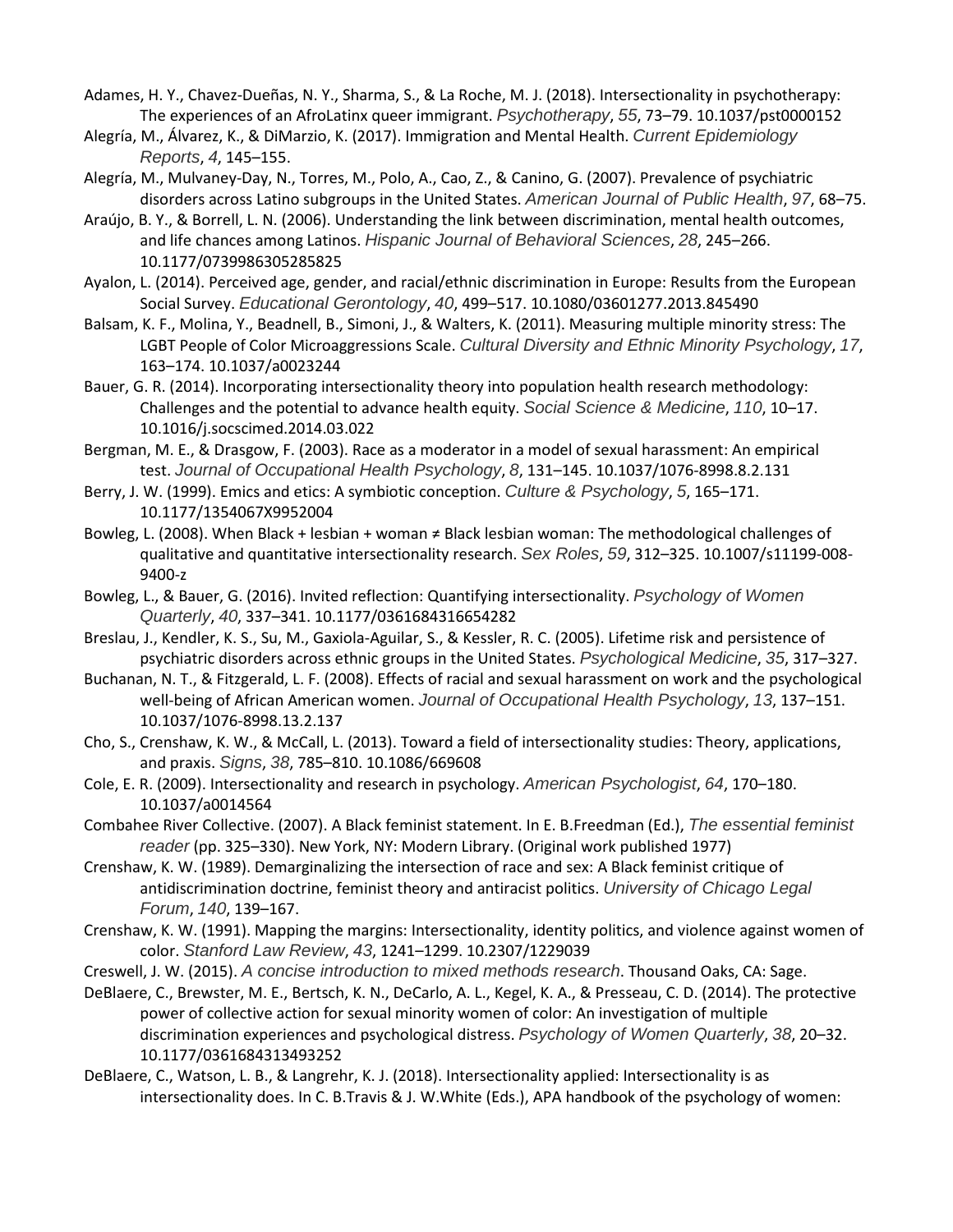Volume *1*. *History, theory, and battlegrounds* (pp. 567–584). Washington, DC: American Psychological Association.

- Delgado-Romero, E. A., Singh, A. A., & De Los Santos, J. (2018). Cuéntame: The promise of qualitative research with Latinx Populations. *Journal of Latina/o Psychology*, *6*, 318–328. 10.1037/lat0000123
- Díaz, R. M., Ayala, G., Bein, E., Henne, J., & Marin, B. V. (2001). The impact of homophobia, poverty, and racism on the mental health of gay and bisexual Latino men: Findings from 3 U.S. cities. *American Journal of Public Health*, *91*, 927–932. 10.2105/AJPH.91.6.927
- Else-Quest, N. M., & Hyde, J. S. (2016a). Intersectionality in quantitative psychological research: II. Theoretical and epistemological issues. *Psychology of Women Quarterly*, *40*, 155–170. 10.1177/0361684316629797
- Else-Quest, N. M., & Hyde, J. S. (2016b). Intersectionality in quantitative psychological research: II. Methods and techniques. *Psychology of Women Quarterly*, *40*, 319–336. 10.1177/0361684316647953
- Evans, C. R., Williams, D. R., Onnela, J.-P., & Subramanian, S. V. (2018). A multilevel approach to modeling health inequalities at the intersection of multiple social identities. *Social Science & Medicine*, *203*, 64–73. 10.1016/j.socscimed.2017.11.011
- Fortuna, L. R., Perez, D. J., Canino, G., Sribney, W., & Alegria, M. (2007). Prevalence and correlates of lifetime suicidal ideation and suicide attempts among Latino subgroups in the United States. *The Journal of Clinical Psychiatry*, *68*, 572–581. 10.4088/JCP.v68n0413
- Gonzales-Backen, M. A., Bamaca-Colbert, M. Y., Noah, A. J., & Rivera, P. M. (2017). Cultural profiles among Mexican-origin girls: Associations with psychosocial adjustment. *Journal of Latina/o Psychology*, *5*, 157–172. 10.1037/lat0000069
- Goodwin, L., Gazard, B., Aschan, L., MacCrimmon, S., Hotopf, M., & Hatch, S. L. (2017). Taking an intersectional approach to define latent classes of socioeconomic status, ethnicity and migration status for psychiatric epidemiological research. *Epidemiology and Psychiatric Sciences*. Advance online publication. 10.1017/S2045796017000142
- Grzanka, P. R. (2018). Intersectionality and feminist psychology: Power, knowledge, and process. In C. B.Travis & J. W.White (Eds.), APA handbook of the psychology of women: Volume *1*. *History, theory, and battlegrounds* (pp. 585–602). Washington, DC: American Psychological Association.
- Hancock, A. (2007). When multiplication doesn't equal quick addition: Examining intersectionality as a research paradigm. *Perspectives on Politics*, *5*, 63–79. 10.1017/S1537592707070065
- Hayes, J. A., Chun-Kennedy, C., Edens, A., & Locke, B. D. (2011). Do double minority students face double jeopardy? Testing minority stress theory. *Journal of College Counseling*, *14*, 117–126. 10.1002/j.2161-1882.2011.tb00267.x
- Helms, J. E. (2015). An examination of the evidence in culturally adapted evidence-based or empirically supported interventions. *Transcultural Psychiatry*, *52*, 174–197.
- Hovey, J. D., & Magaña, C. G. (2002). Exploring the mental health of Mexican migrant farm workers in the Midwest: Psychosocial predictors of psychological distress and suggestions for prevention and treatment. *The Journal of Psychology: Interdisciplinary and Applied*, *136*, 493–513. 10.1080/00223980209605546
- Lanza, S. T., & Cooper, B. R. (2016). Latent class analysis for developmental research. *Child Development Perspectives*, *10*, 59–64. 10.1111/cdep.12163
- Levin, S., Sinclair, S., Veniegas, R. C., & Taylor, P. L. (2002). Perceived discrimination in the context of multiple group memberships. *Psychological Science*, *13*, 557–560. 10.1111/1467-9280.00498
- Lewis, J. A., & Grzanka, P. R. (2016). Applying intersectionality theory to research on perceived racism. In A. N.Alvarez, C. T. H.Liang, & H. A.Neville (Eds.), *The cost of racism for people of color: Contextualizing experiences of discrimination* (pp. 31–54). Washington, DC: American Psychological Association. 10.1037/14852-003
- Lewis, J. A., & Neville, H. A. (2015). Construction and initial validation of the Gendered Racial Microaggressions Scale for Black women. *Journal of Counseling Psychology*, *62*, 289–302. 10.1037/cou0000062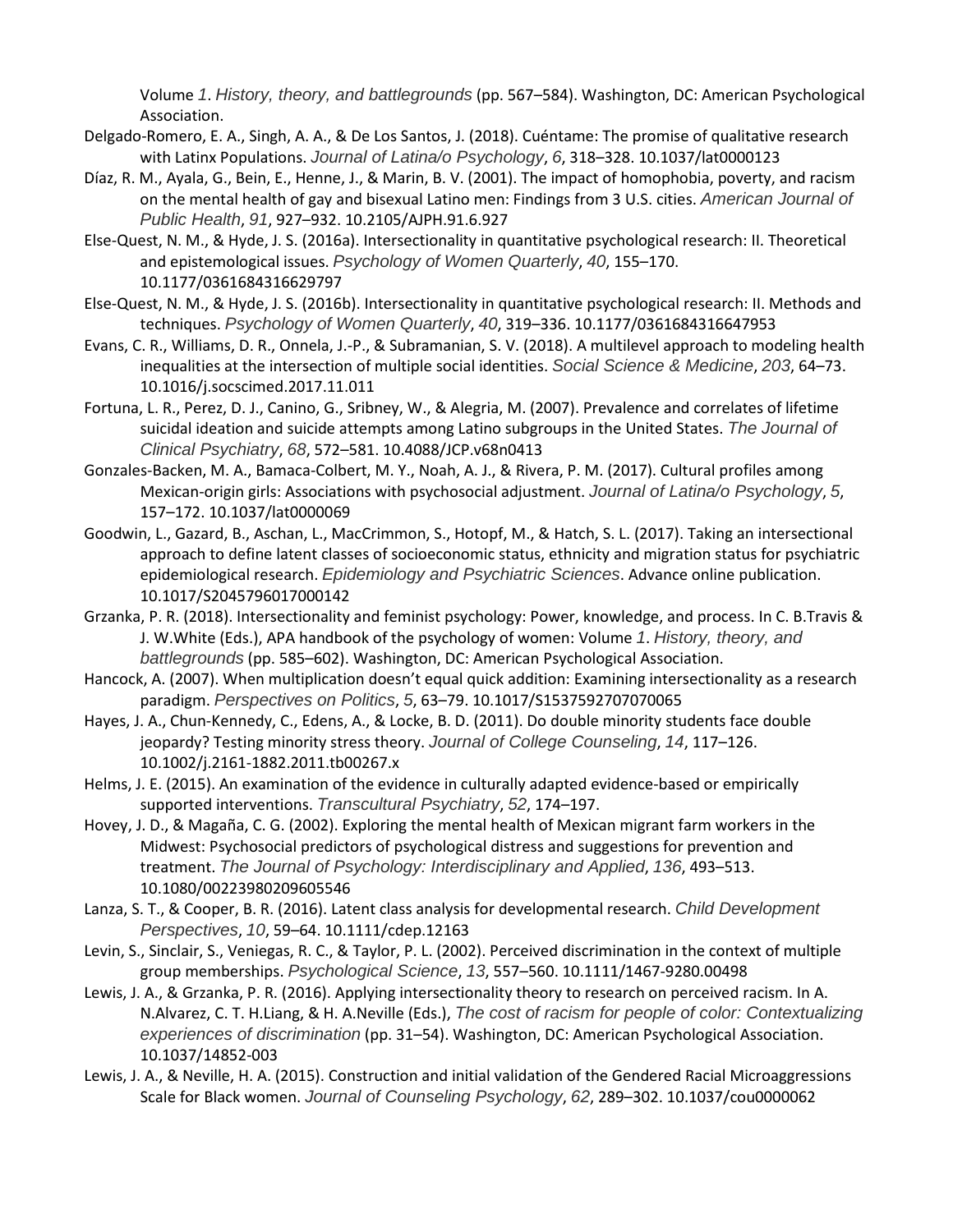- Lewis, T. T., Yang, F. M., Jacobs, E. A., & Fitchett, G. (2012). Racial/ethnic differences in responses to the everyday discrimination scale: A differential item functioning analysis. *American Journal of Epidemiology*, *175*, 391–401. 10.1093/aje/kwr287
- Lopez, G., & Bialik, K. (2017). Key findings about U.S. immigrants. *Pew Research Center*. Retrieved from <http://pewrsr.ch/2qz2zvx>
- Matthews, A., Li, C.-C., Aranda, F., Torres, L., Vargas, M., & Conrad, M. (2014). The influence of acculturation on substance use behaviors among Latina sexual minority women: The mediating role of discrimination. *Substance Use & Misuse*, *49*, 1888–1898. 10.3109/10826084.2014.913632
- Mays, V. M., & Ghavami, N. (2018). History, aspirations, and transformation of intersectionality: Focusing on gender. In C. B.Travis & J. W.White (Eds.), APA handbook of the psychology of women: Volume *1*. *History, theory, and battlegrounds* (pp. 541–566). Washington, DC: American Psychological Association.
- Moradi, B., & Grzanka, P. R. (2017). Using intersectionality responsibly: Toward critical epistemology, structural analysis, and social justice activism. *Journal of Counseling Psychology*, *64*, 500–513. 10.1037/cou0000203
- Moradi, B., & Subich, L. M. (2003). A concomitant examination of the relations of perceived racist and sexist events to psychological distress for African American women. *The Counseling Psychologist*, *31*, 451– 469. 10.1177/0011000003031004007
- Muthén, B., & Muthén, L. K. (2000). Integrating person-centered and variable-centered analyses: Growth mixture modeling with latent trajectory classes. *Alcoholism: Clinical and Experimental Research*, *24*, 882–891. 10.1111/j.1530-0277.2000.tb02070.x
- Nezlek, J. B. (2012). Multilevel modeling for psychologists. In H.Cooper, P. M.Camic, D. L.Long, A. T.Panter, D.Rindskopf, & K. J.Sher (Eds.), APA handbook of research methods in psychology: Vol *3*. *Data analysis and research publication* (pp. 219–241). Washington, DC: American Psychological Association.
- Ponterotto, J. G. (2005). Qualitative research in counseling psychology: A primer on research paradigms and philosophy of science. *Journal of Counseling Psychology*, *52*, 126–136. 10.1037/0022-0167.52.2.126
- Ponterotto, J. G., Park-Taylor, J., & Chen, E. C. (2017). Qualitative research in counselling and psychotherapy: History, methods, ethics, and impact. In C.Willig & W.Stainton Rogers (Eds.), *The Sage handbook of qualitative research in psychology* (2nd ed., pp. 496–517). London, UK: Sage. 10.4135/9781526405555.n29
- Purdie-Vaughns, V., & Eibach, R. P. (2008). Intersectional invisibility: The distinctive advantages and disadvantages of multiple subordinate-group identities. *Sex Roles*, *59*, 377–391. 10.1007/s11199-008- 9424-4
- Rederstorff, J. C., Buchanan, N. T., & Settles, I. H. (2007). The moderating roles of race and gender-role attitudes in the relationship between sexual harassment and psychological well-being. *Psychology of Women Quarterly*, *31*, 50–61. 10.1111/j.1471-6402.2007.00330.x
- Romero, A. J., Edwards, L. M., Bauman, S., & Ritter, M. K. (2014). *Preventing adolescent depression and suicide among Latinas: Resilience research and theory*. London, UK: Springer. 10.1007/978-3-319- 01381-7
- Rosenthal, L. (2016). Incorporating intersectionality into psychology: An opportunity to promote social justice and equity. *American Psychologist*, *71*, 474–485. 10.1037/a0040323
- Roy, A. L., Hughes, D., & Yoshikawa, H. (2013). Intersections between nativity, ethnic density, and neighborhood SES: Using an ethnic enclave framework to explore variation in Puerto Ricans' physical health. *American Journal of Community Psychology*, *51*, 468–479. 10.1007/s10464-012-9564-0
- Schwartz, S. J., Syed, M., Yip, T., Knight, G. P., Umaña-Taylor, A. J., Rivas-Drake, D., & Lee, R. M. (2014). Methodological issues in ethnic and racial identity research with ethnic minority populations: Theoretical precision, measurement issues, and research designs. *Child Development*, *85*, 58–76. 10.1111/cdev.12201
- Seng, J. S., Lopez, W. D., Sperlich, M., Hamama, L., & Reed Meldrum, C. D. (2012). Marginalized identities, discrimination burden, and mental health: Empirical exploration of an interpersonal-level approach to